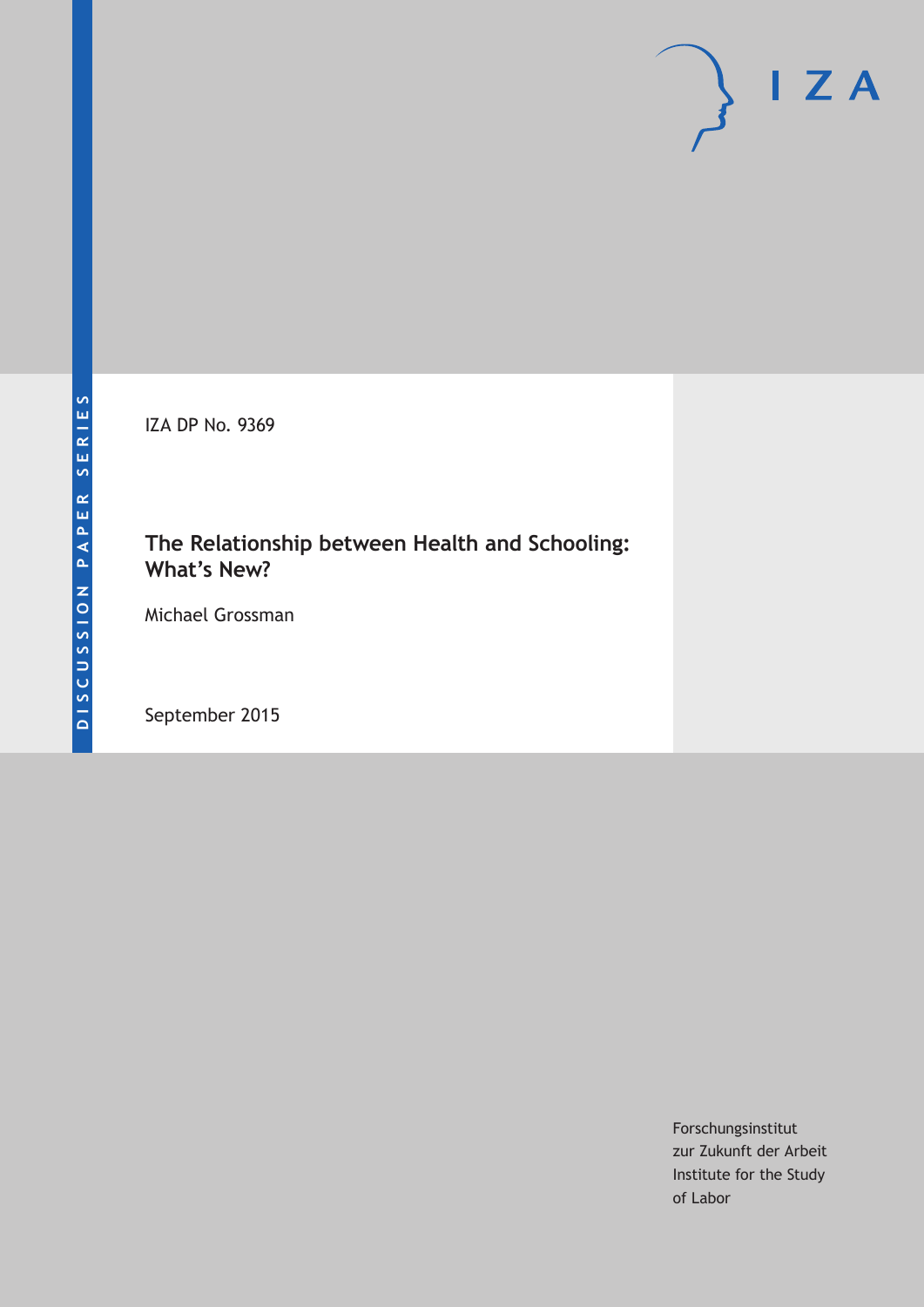# **The Relationship between Health and Schooling: What's New?**

**Michael Grossman** 

*CUNY Graduate Center, NBER and IZA* 

Discussion Paper No. 9369 September 2015

IZA

P.O. Box 7240 53072 Bonn Germany

Phone: +49-228-3894-0 Fax: +49-228-3894-180 E-mail: iza@iza.org

Any opinions expressed here are those of the author(s) and not those of IZA. Research published in this series may include views on policy, but the institute itself takes no institutional policy positions. The IZA research network is committed to the IZA Guiding Principles of Research Integrity.

The Institute for the Study of Labor (IZA) in Bonn is a local and virtual international research center and a place of communication between science, politics and business. IZA is an independent nonprofit organization supported by Deutsche Post Foundation. The center is associated with the University of Bonn and offers a stimulating research environment through its international network, workshops and conferences, data service, project support, research visits and doctoral program. IZA engages in (i) original and internationally competitive research in all fields of labor economics, (ii) development of policy concepts, and (iii) dissemination of research results and concepts to the interested public.

IZA Discussion Papers often represent preliminary work and are circulated to encourage discussion. Citation of such a paper should account for its provisional character. A revised version may be available directly from the author.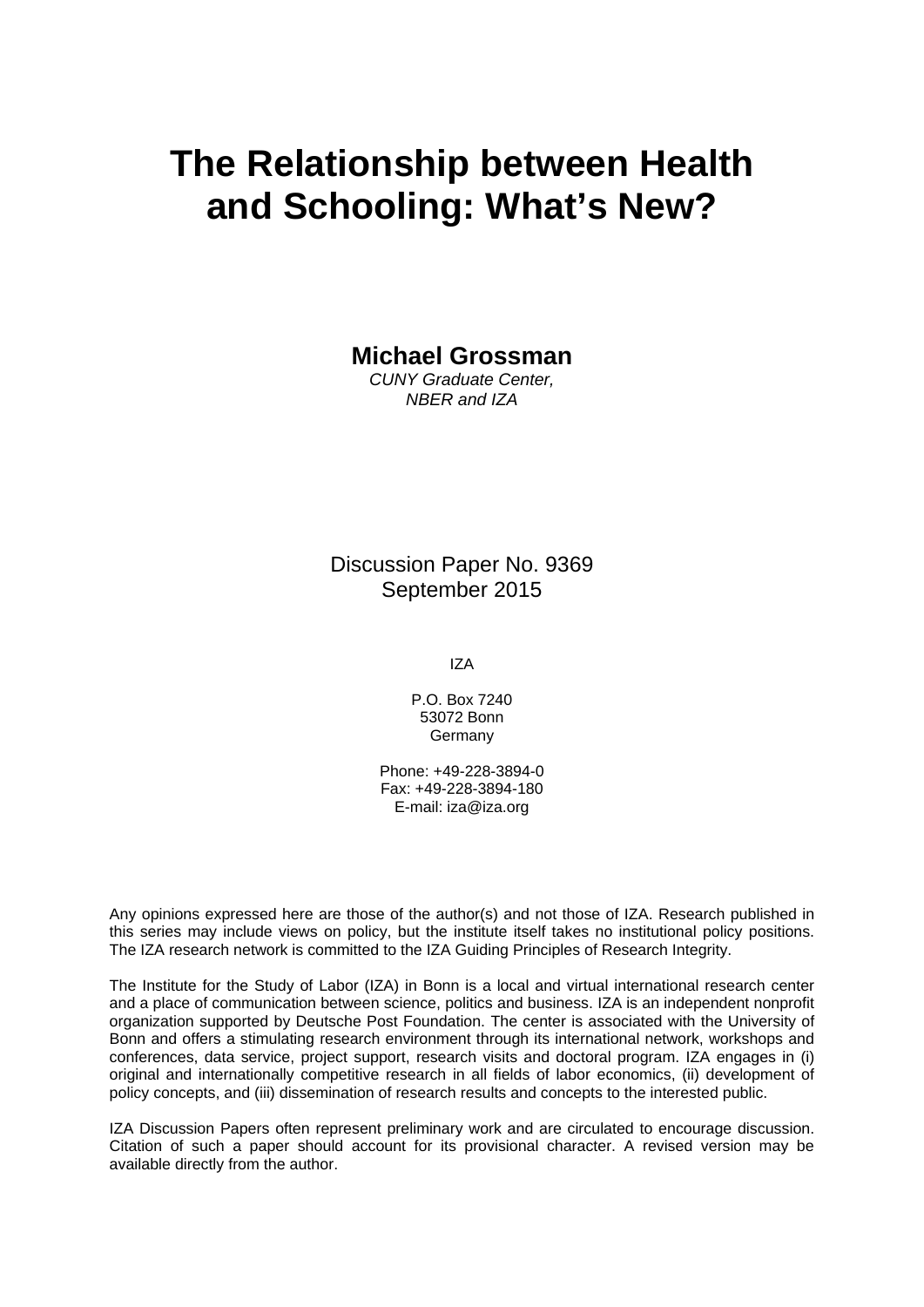IZA Discussion Paper No. 9369 September 2015

# **ABSTRACT**

# **The Relationship between Health and Schooling: What's New?\***

Many studies suggest that years of formal schooling completed is the most important correlate of good health. There is much less consensus as to whether this correlation reflects causality from more schooling to better health. The relationship may be traced in part to reverse causality and may also reflect "omitted third variables" that cause health and schooling to vary in the same direction. The past five years (2010-2014) have witnessed the development of a large literature focusing on the issue just raised. I deal with that literature and what can be learned from it in this paper. I conclude that there is enough conflicting evidence in the studies that I have reviewed to warrant more research on the question of whether more schooling does in fact cause better health outcomes.

JEL Classification: I10, I20

Keywords: schooling, health, causality, efficiency, time preference

Corresponding author:

 $\overline{\phantom{a}}$ 

Michael Grossman Ph.D. Program in Economics City University of New York Graduate Center 365 Fifth Avenue, 5th Floor New York, NY, 10016-4309 USA E-mail: mgrossman@gc.cuny.edu

<sup>\*</sup> This paper is based on my keynote address at the Thirty-Fifth Annual Conference of the Nordic Health Economists' Study Group at the University of Iceland in Reykjavik, Iceland, August 20-22, 2014. I am indebted to the organizers of the conference for inviting me to make the presentation and to the Nordic Health Economists' Study Group for financing my trip to Iceland.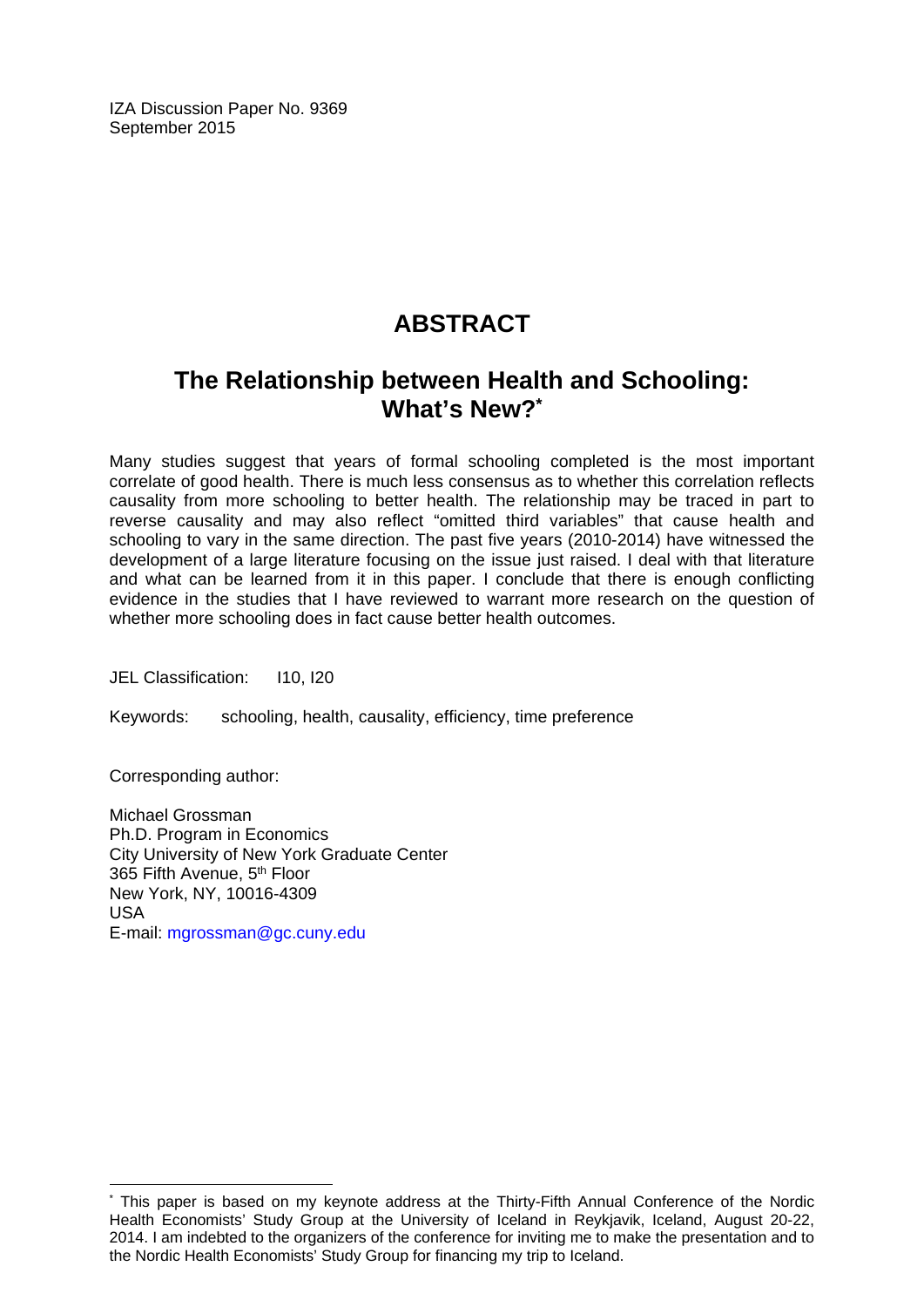#### **1. Introduction**

For theoretical and empirical reasons, the positive relationship between more schooling and better health is one of the most fundamental ones in health economics. Clearly, the relationship is part of the massive literature in health economics on the determinants of the health of the population, a literature that originates from a demand for health model that I developed (for example Grossman, 1972a, 1972b, 2000). That model emphasizes that medical care is only one of many determinants of health, and it is natural to explore others. Moreover, my model views health as a form of human capital and therefore a determinant of earnings. Hence, it is natural to allow for and explore complementarities between health capital and other forms of human capital, the most important of which is knowledge capital, as proxied by the number of years of formal schooling completed.

 Empirically, the importance of the relationship is highlighted by Kolata (2007, p. 1): "The one social factor that researchers agree is consistently linked to longer lives in every country where it has been studied is education. It is more important than race; it obliterates any effects of income." It also is underscored by Meara et al. (2008, p. 350): "With the exception of black males, all recent gains in life expectancy at age twenty-five have occurred among better educated groups, raising education differentials in life expectancy by 30 percent."

 Table 1 contains additional empirical support of the importance of this relationship. The table shows trends in the health and educational attainment of the U.S. population between 1910 and 2000. These trends highlight the dramatic improvements in these outcomes in the past century. To be specific, the infant mortality rate fell by a factor of almost twenty, and the ageadjusted mortality rate declined by a factor of almost three. At the same time, there was almost a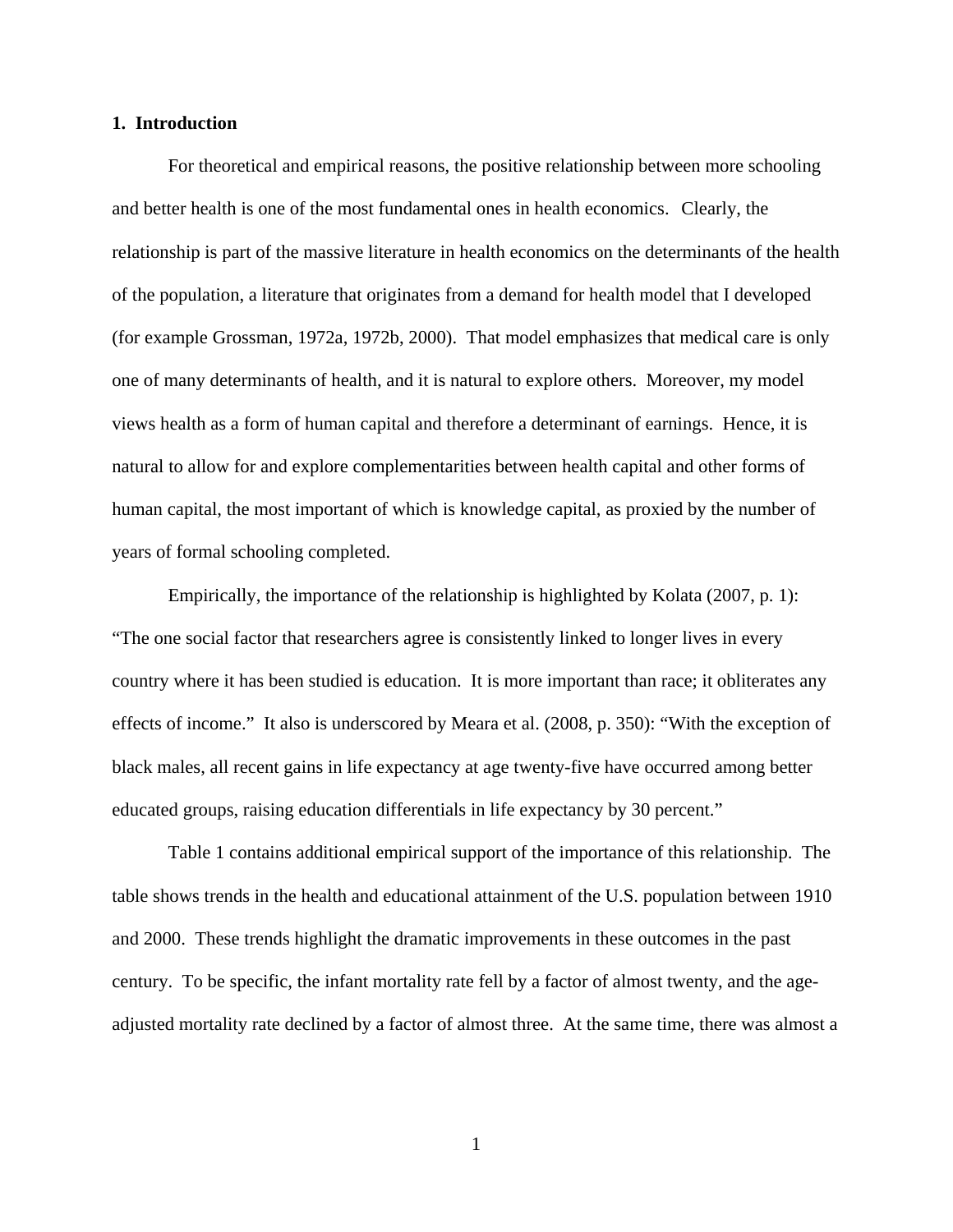ten-fold increase in the percentage of the population who completed four years of college or more.

#### <<Table 1 here>>

 To summarize the trends in Table 1, I have run regressions of each of the two mortality rates on the schooling variable and trend terms. Given the high correlation between schooling and time, the estimation of these regressions is perhaps more of an art than a science. In general, my procedure is to experiment with linear, quadratic, and cubic trend specification and to select the one with the lowest residual variance. For infant mortality, the cubic model outperforms the other two. For age-adjusted mortality, the quadratic and cubic models do about the same. To be consistent, I select the cubic model for both outcomes. The schooling coefficient in the ageadjusted mortality regression is not, however, sensitive to this selection.

 The regression results are presented in Table 2. There are 50 observations in the infant mortality equation because the schooling variable was available in 1910, 1920, 1930, 1940, 1947, 1950, 1952, 1957, 1959, 1960, 1962, and 1964-2002 (the last year in which infant mortality was available when I compiled the series). There are 49 observations in the ageadjusted mortality equation because that series ended in 2001.

#### <<Table 2 here>>

 $\overline{a}$ 

 The schooling coefficient is negative and statistically significant in each of the two regressions. The growth in schooling "explains" approximately 30 percent of the reduction in infant mortality between 1910 and 2000 and approximately 48 percent of the reduction in ageadjusted mortality.<sup>1</sup> The regression results in Table 2, however, and the evidence provided by Kolata (2007) and by Meara et al. (2008) do not necessarily imply causality from more schooling

<sup>&</sup>lt;sup>1</sup> For infant mortality, this was calculated as  $100*$  [(22.9\*1.617)/124.4] = 30 percent. For age-adjusted mortality, the computation is  $100*[(22.9*28.950)/1,448.2] = 48$  percent.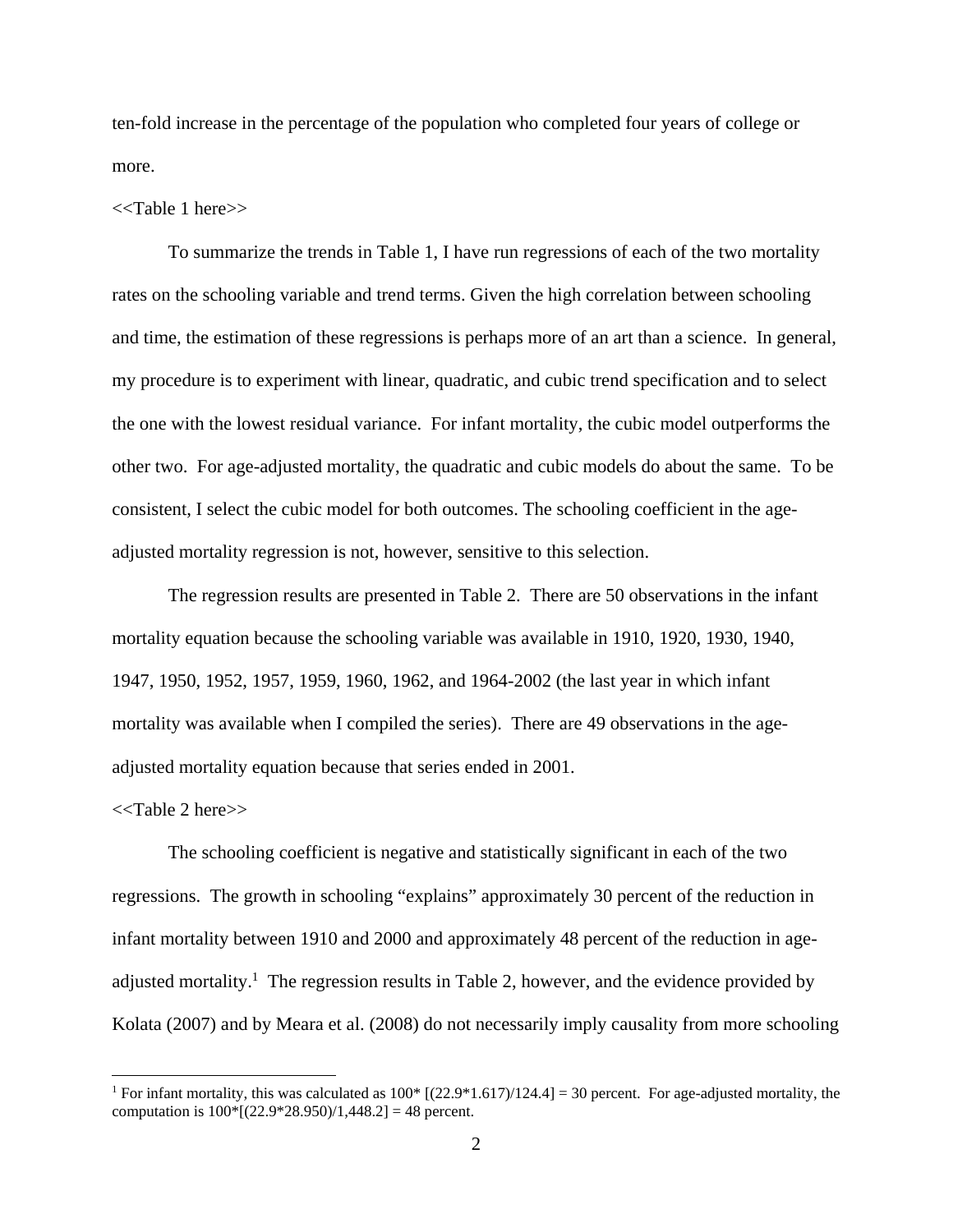to better health. Health may cause schooling or omitted "third variables" may cause health and schooling to vary in the same direction.

Students in poor health are almost certain to miss more days of school due to illness than their healthy peers and may also learn less while they are in school. Both factors suggest negative effects of poor health in childhood on school achievement and ultimately on years of formal schooling completed. Furthermore, this causal path may have long-lasting effects if past health is an input into current health status. Thus, even for non-students, a positive relationship between health and schooling may reflect causality from health to schooling in the absence of controls for past health. Health also may cause schooling because a reduction in mortality increases the number of periods over which the returns from investments in knowledge can be collected.

 Productive and allocative efficiency models generate causality from education to health. In the former model, the more educated are assumed to obtain more health output from given amounts of medical care and other inputs. In the latter model, the more educated are assumed to pick a different input mix to produce health than the less educated. That mix gives them more output than the mix selected by the less educated.

 Since health and schooling are both endogenous, unobserved "third variables" may cause both of these outcomes to vary in the same direction. Fuchs (1982) identifies time preference as perhaps the key third variable. He argues that persons who are more future oriented (who have a high degree of time preference for the future or discount it at a modest rate) attend school for longer periods of time and make larger investments in their own health and in the health of their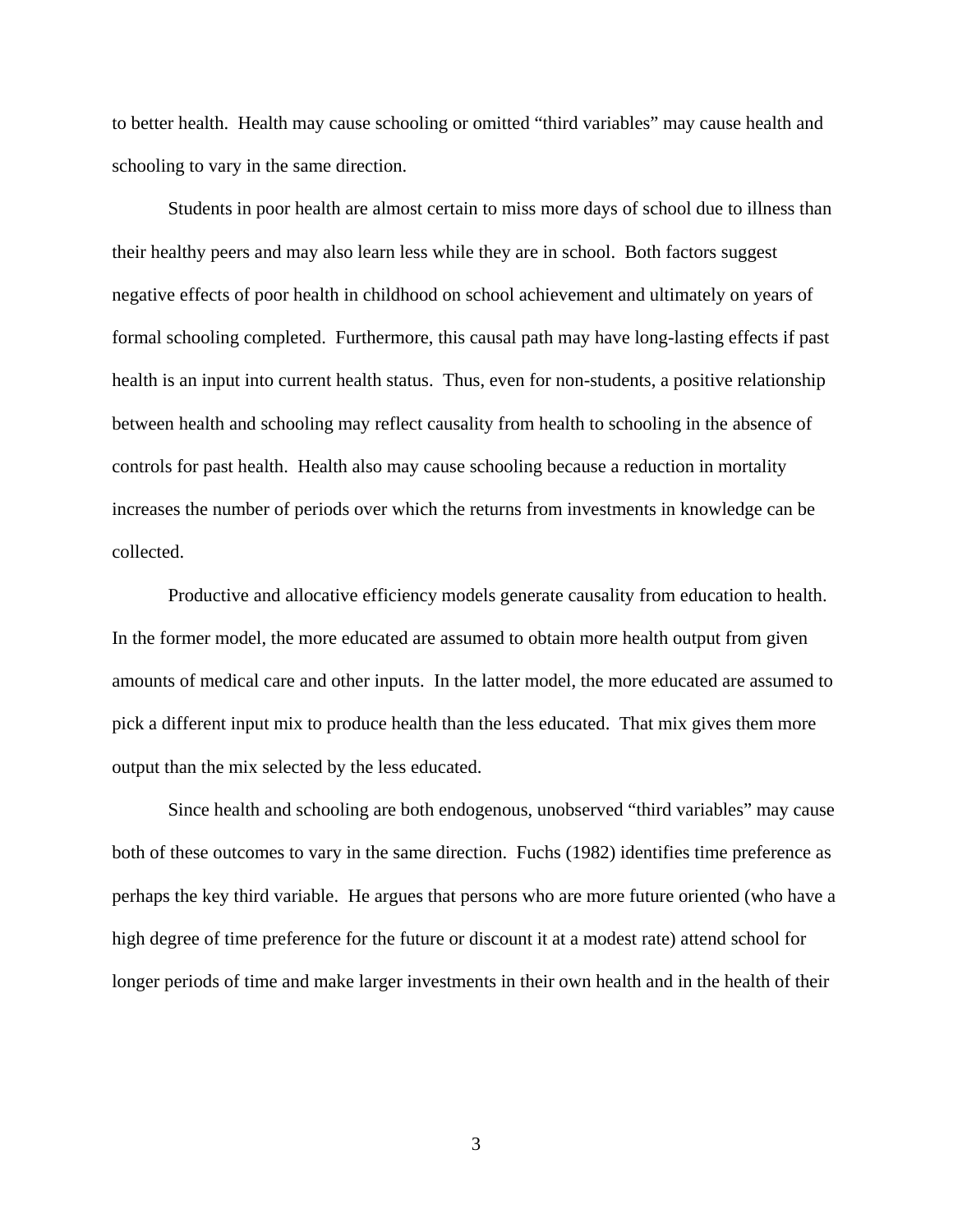children. Thus, the effects of schooling on these outcomes are biased if one fails to control for time preference. $2$ 

 During the past five years (2010-2014), many studies have appeared that attempt to assess whether more schooling does in fact cause better health or health behaviors that contribute to this outcome. In the remainder of this paper, I focus on these studies and what can be learned from them.

#### **2. Classification and inventory of studies**

 Table 3 contains a classification and inventory of the kinds of studies in the period from 2010 through 2014 that I will discuss. Thirty-eight studies are listed in the table, although there may be others with which I am not aware. These studies are of three types. The first type directly includes such hard-to-measure third variables as time preference, cognitive development, noncognitive development, and past health. The second type controls for unobserved genetic and environmental factors by examining the effects of differences in schooling obtained by identical twins on differences in their health outcomes. The third type employs the technique of instrumental variables. The idea here is to find exogenous variables that are correlated with schooling but not correlated with unmeasured variables that affect health. In addition, they have no effect on health, with schooling held constant. These variables serve as instruments for schooling in the estimation of health equations by two-stage least squares. One such instrument is the enactment of a law that increases the required amount of formal schooling

<<Table 3 here>>

 $\overline{a}$ 

 Many of the studies in Table 3 employ a simple conceptual and econometric framework. Contributions by Nobel Laureate James J. Heckman and his colleagues (Conti and Heckman,

<sup>&</sup>lt;sup>2</sup> For a detailed discussion of the framework employed to study the health-schooling relationship, see Grossman (2006) and the references that I cite in that paper. My discussion includes a model in which schooling causes health because it makes people more future oriented.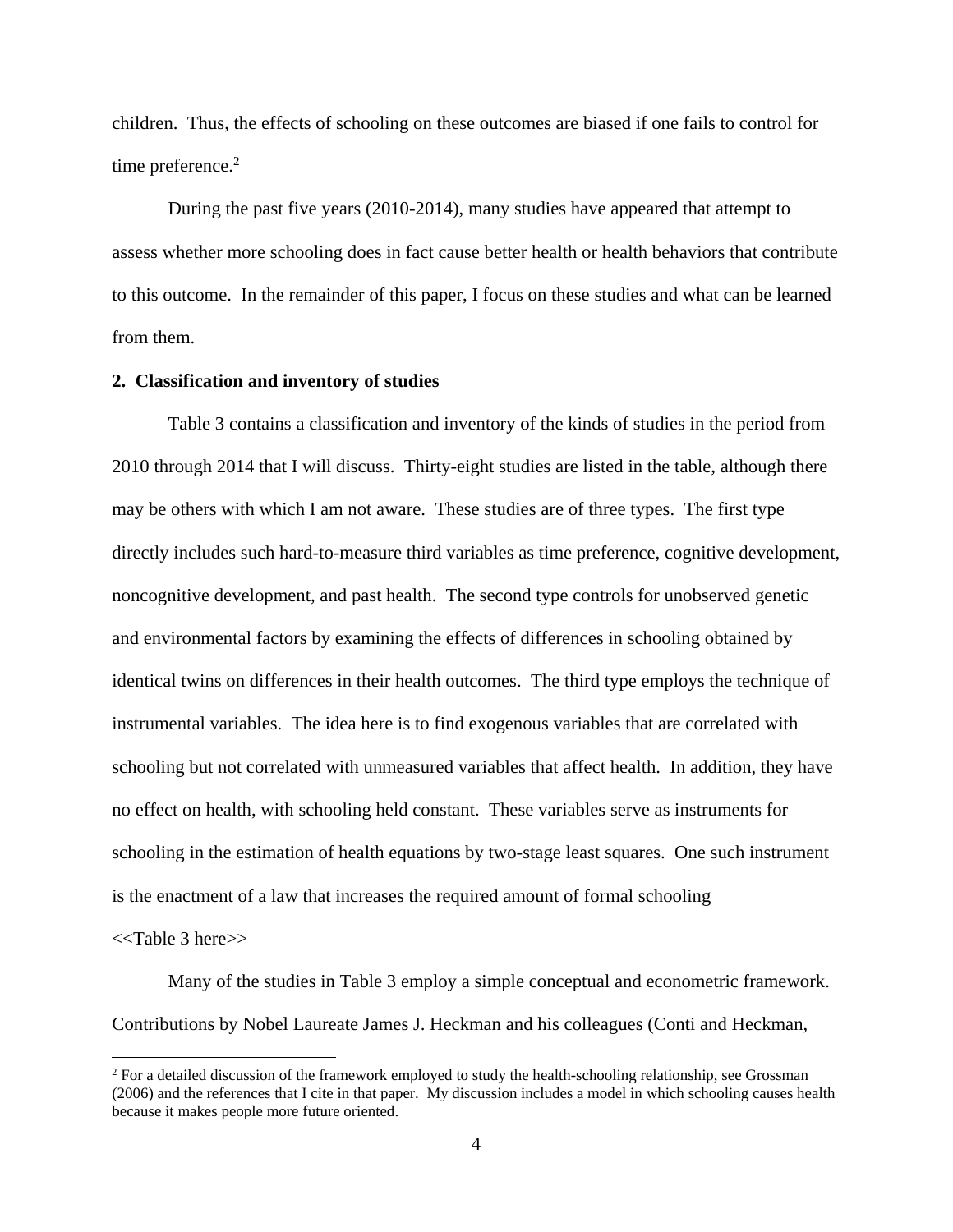2010; Conti et al., 2010; Savelyev, 2014; Savelyev and Tan, 2014) are of a very different nature. They employ the framework developed by Heckman and colleagues (for example, Cuhna et al., 2010), one that conceptualizes the technology of cognitive and noncognitive skill formation in childhood and adolescence as key determinants of completed schooling and health as an adult. In their framework, self-productivity (skills produced early in life increase skills at later stages) and dynamic complementarity (early investments raise the marginal product of later investments) interact to generate multiplier effects. Hence, investments in adolescence have much larger payoffs when earlier investments are made.

 Heckman and colleagues stress the importance of noncognitive skills as key third variables. They include in these skills the "big five personality traits": conscientiousness, openness, extraversion, agreeableness, and neuroticism. Their econometric framework is much more complicated than that in the other studies that I will discuss. It incorporates latent cognitive and personality skills, measured and unmeasured components of those skills, factor analysis to control for measured and unmeasured cognitive development, and the simultaneous estimation of outcome and measurement equations.

 The studies in Table 3 include research that addresses (1) the relationship between an individual's own schooling and his or her own health; (2) the relationship between parents' schooling and their children's health; and (3) the relationship between schooling and mechanisms that may lead to worse or better health outcomes. Examples are health knowledge, fertility choices, and such unhealthy behaviors as cigarette smoking, excessive alcohol consumption, and overeating and lack of exercise—sometimes reflected by a large body mass index (BMI) and obesity.<sup>3</sup> In the remainder of this paper, I will discuss empirical results in the

<sup>&</sup>lt;sup>3</sup> I consider fertility as an outcome because children in large families tend to have worse health outcomes than those in smaller families.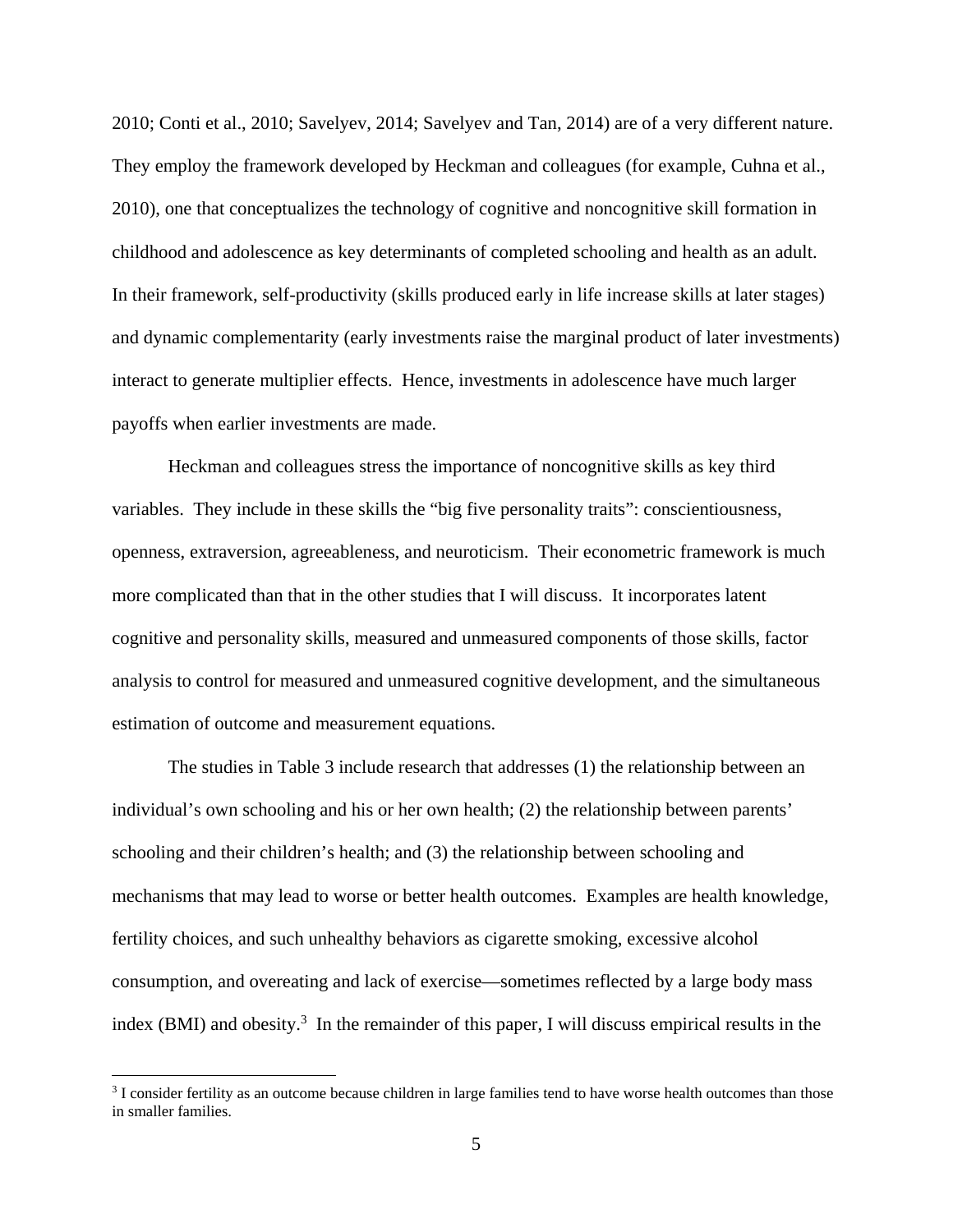studies in Table 3. Given the large number of studies in that table, I cannot deal with all of them. I do try, however, to give a balanced picture of the nature of the findings.

#### **3. Inclusion of third variables**

The eight studies in Table 3 that include hard-to-measure third variables all find positive and significant effects of completed schooling on at least some key measures of adult health and beneficial health behaviors. For example, Van Der Pol (2011) controls for time preference in the Dutch DNB Household Survey. In that survey, respondents were asked how much they would willing to give up today in order to get a certain amount of money next year. Outcomes include self-rated health, cigarette smoking, body mass index (BMI), and obesity.

 To cite another example, Conti and Heckman (2010) control for cognitive and noncognitive ability at age 10 and health at that age in an examination of outcomes at age 30 in the 1970 British Cohort Study. These outcomes include self-rated health, daily smoking, and obesity. Conti and Heckman report positive effects of education on self-rated health and the negative effects of this variable on smoking and obesity. The education effects are more important for those with higher levels of cognitive ability, but less important for those with higher levels of noncognitive ability.

 To cite a final example, Savelyev (2014) focuses on life expectancy in the Terman Life Cycle Study of Children with High Ability. Members of this sample have IQs greater than 140, which corresponds to the 99.6<sup>th</sup> percentile of the IQ distribution. They were 11 years old in 1921, were followed through 1991, and all were high school graduates. For men, graduation from college increases life expectancy at age 30 by approximately 9 years compared to nongraduates. This result holds the big five personality traits and health status (all measured at age 12) constant. No effects are observed for women. The findings for men indicate that the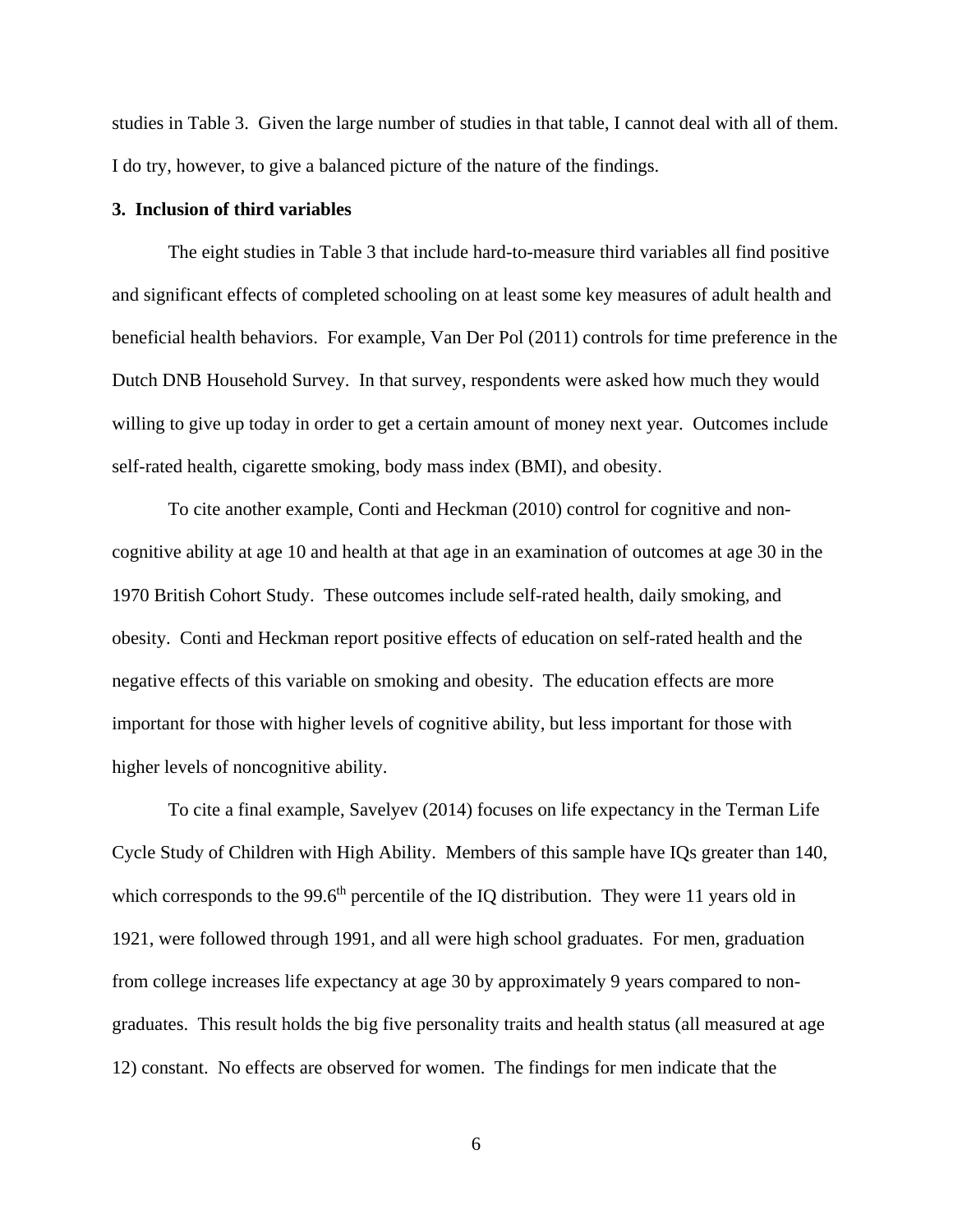favorable effects of education on health persist among those with extremely high levels of cognitive ability and are not limited to completion of primary or secondary school.

 How much do the significant schooling effects fall once third variables are held constant? Given differences in outcomes, third variables, and samples in the three studies just reviewed and in others, there is no straightforward answer to this question. Van der Pol (2011) reports that the effects of schooling on self-rated health falls between 7 and 14 percent in alternative specifications once time preference is held constant. The inclusion of the latter variable has, however, no impact on the effects of schooling on smoking, BMI, and obesity. Conti and Heckman, who find that the education effect is largest in the case of daily smoking, indicate a reduction of approximately 25 percent in this effect when cognitive and noncognitive skills and health at age 10 are employed as regressors. Savelyev (2014) does not consider this issue. He does indicate, however, that the 9-year increase in life expectancy for college graduates compared to high school graduates mentioned above exceeds the 6-year differential in that outcome between the highest and the lowest deciles of his key third variable: conscientiousness. The important message in the studies that employ direct measures of third variables is that there are few instances in which large schooling effects are reduced by a significant percentage by the these variables or in which the net effects of these variables exceed the net effects of schooling.

#### **4. Twin differences**

Results from **s**tudies that focus on twin differences have the flavor of a "pointcounterpoint." Behrman et al. (2011) find no effects of differences in education on differences in adult mortality or hospitalizations in a Danish twin registry that consists of 2,500 identical (monozygotic, MZ) twin pairs. Amin et al. (2013) report no effects of education on obesity, smoking, and physical health in a sample of 741 female MZ twin pairs in the United Kingdom.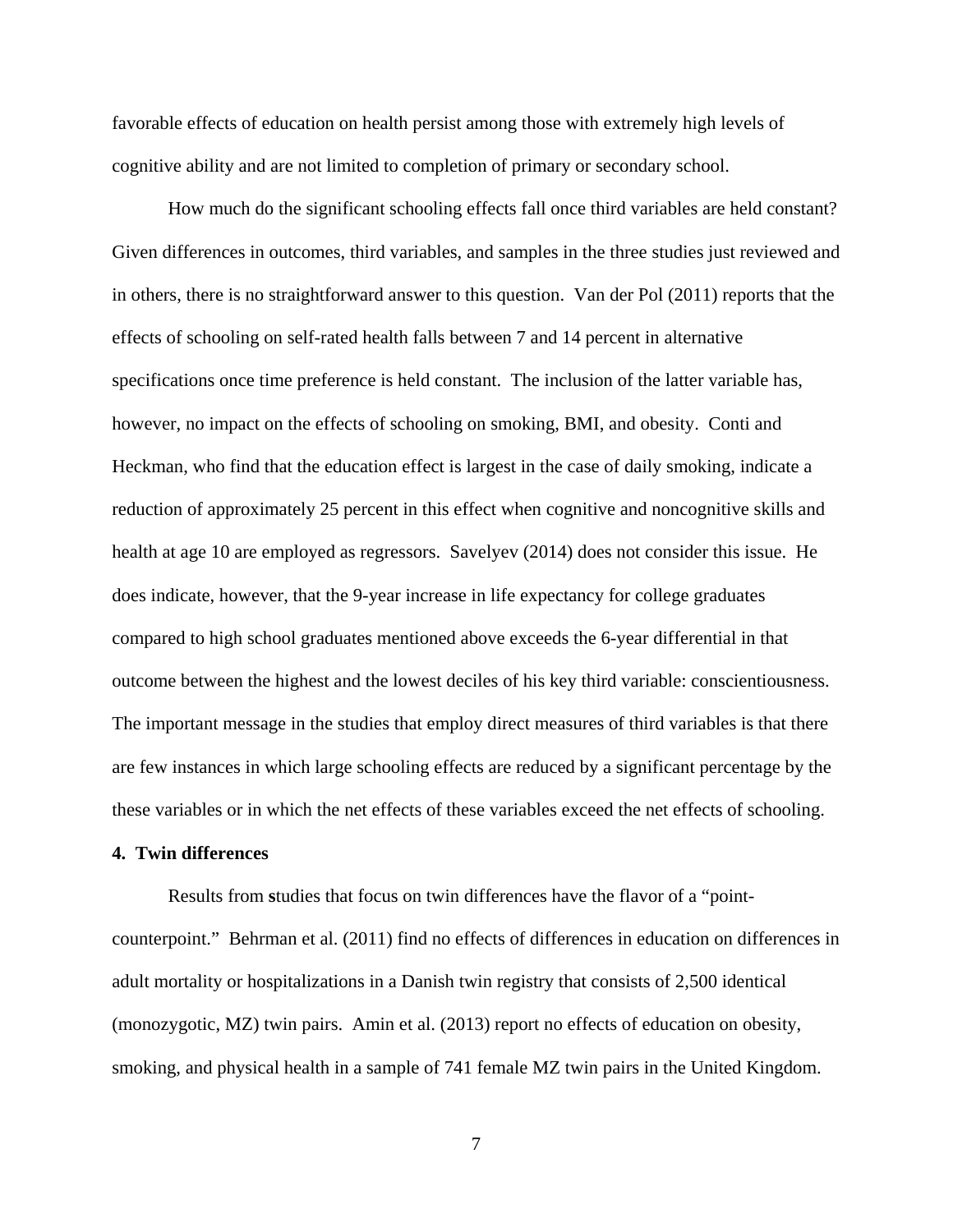Madsen et al. (2010) indicate no overall effects in the same sample employed by Behrman et al. (2011) but negative effects in the outcomes considered by Behrman and colleagues for males born before 1935 and negative effects for cases in which there are large schooling differences within twin pairs.

 The last two findings are counterpoints to the absence of schooling effects in the first two studies. Webbink et al. (2010) provide another counterpoint. They report a negative impact of schooling on male obesity in 350 Australian MZ twin pairs. They do not, however, find an effect in the 350 MZ female pairs.

 In three studies, Lundborg and colleagues provide somewhat stronger counterpoints to the conclusion that more schooling does not cause better health in twin data (Lundborg, 2013; Lundborg et al., 2012a; Lundborg et al., 2012b). Lundborg (2013) reports effects in the expected direction of high school completion on self-rated health, chronic conditions, and exercise behavior among 347 MZ pairs in the Midlife in the United States survey. There are, however, no effects on smoking and BMI.

 Lundborg et al. (2012a) find negative effects of schooling on mortality in a Swedish twin registry consisting of 9,000 MZ pairs. Individuals with at least 13 years of schooling can expect to live an additional 24 years at age 60 compared to 21 years for those with less than 10 years of schooling. Moreover, 84 percent of low-educated individuals lived to age 70, compared to 90 percent of high-educated individuals. These results control for twin differences in birthweight and height.

 Lundborg et al. (2012b) report a negative effect of MZ twin mother's schooling on her son's health in the Swedish twin registry employed in the previous study. The finding pertains to sons who have enlisted in the military, with health measured by physical examination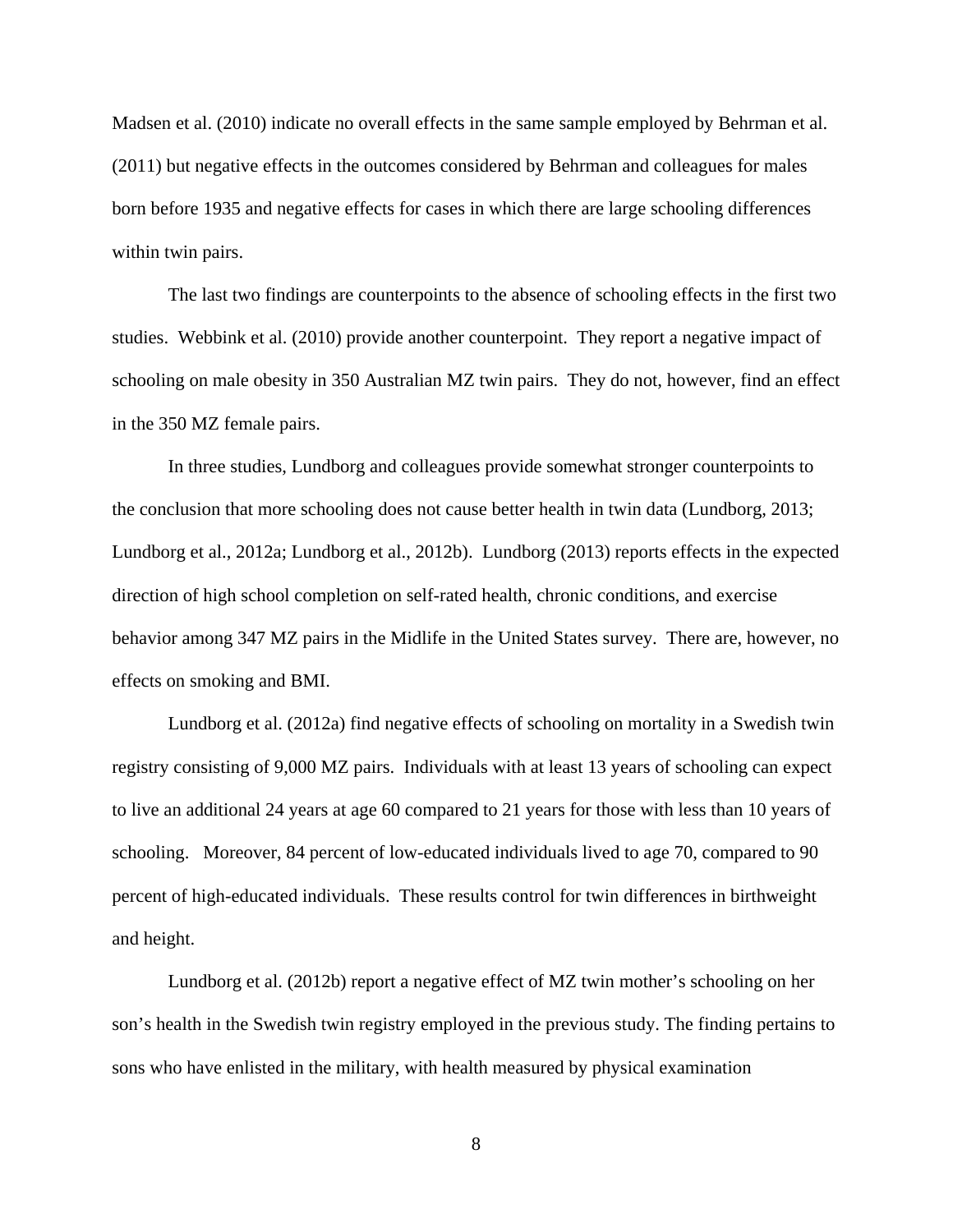administered to 300 twin pairs on enlistment. There is no effect of MZ twin father's schooling on the health outcome.

#### **5. Instrumental variables**

All but one of the 22 instrumental variables studies in Table 3 use compulsory school reform or school entry cutoff dates as the instruments for schooling, sometimes combined with new school openings at a differential rate among areas. These studies account for more than half of those in the table, and I will group my discussion of them by the outcomes they consider. First, I will consider those in which adult mortality is the outcome. Second, I will review those in which the outcome is adult health, health behaviors, or health knowledge. Finally, I will comment on those that focus on the impacts of parents' schooling on infant and adolescent health. Like the twin differences studies, the instrumental variables studies have the flavor of a point-counterpoint.

#### **5.1. Adult mortality**

Clark and Royer (2013) report no effect in Britain. They conclude (p. 2089): "Our results…suggest that economic models that assume a strong causal effect of education on health ought to be carefully reconsidered." Meghir et al. (2012) present a similar lack of evidence of a schooling effect in Sweden. Van Kippersluis et al. (2011) indicate a very different finding for men but not for women in the Netherlands. For men surviving to age 81, a one-year increase in the number of years of formal schooling obtained due to compulsory school reform lowers the probability of dying before age 89 by 3 percentage points relative to a baseline percentage of those who will die in that period of 50 percent. Buckles et al. (2013) report a complementary finding for men in the United States. In their study, college completion reduces cumulative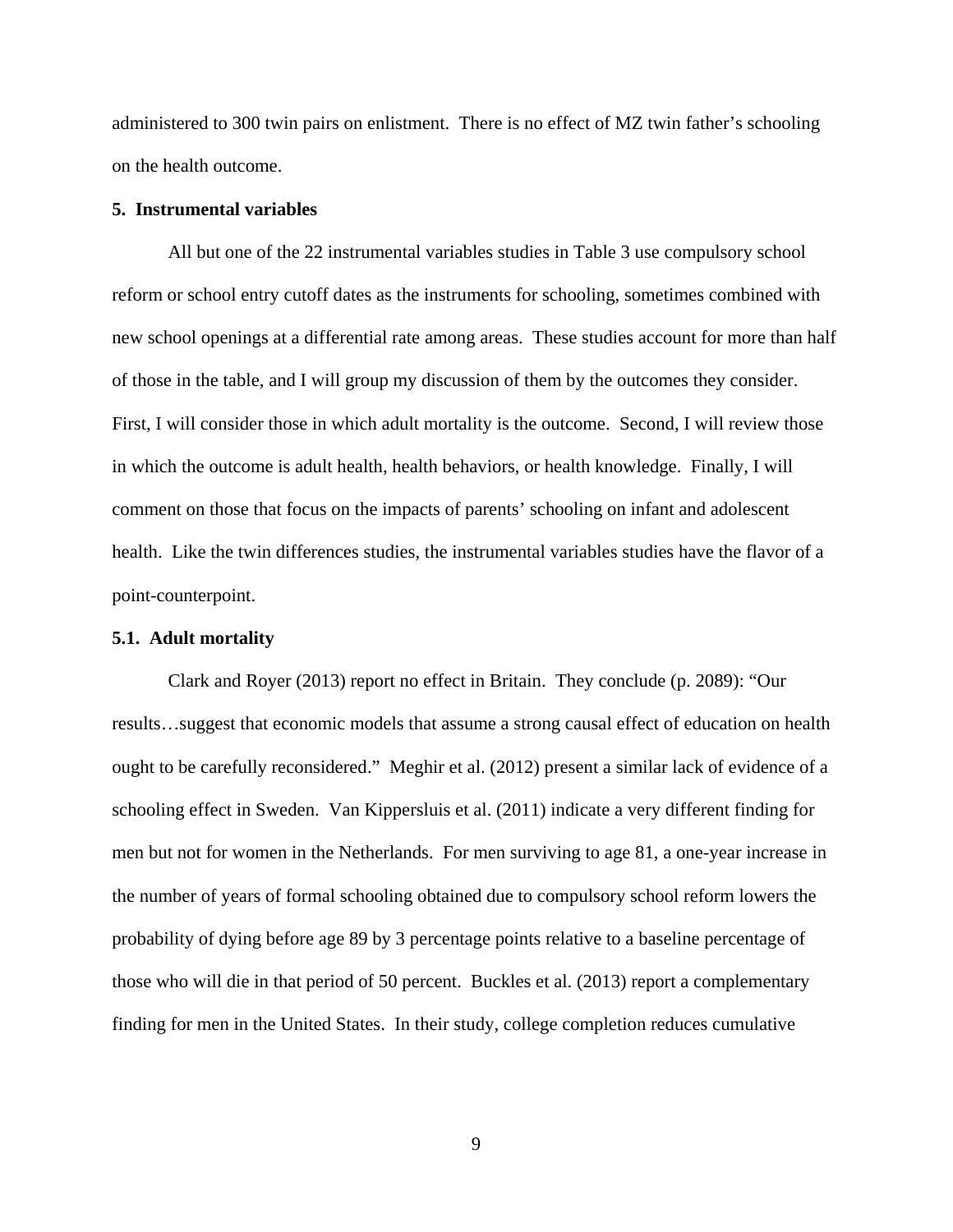mortality by almost 30 percent relative to the mean for men ages  $38-49$  in  $1980.4$  Given the evidence in the latter two studies, the conclusion by Clark and Royer (2013) seems somewhat premature.

#### **5.2. Adult health and health behaviors**

When adult health and health behaviors are outcomes, the evidence also is mixed. Braakmann (2011) finds no effects on variety of self-rated health measures, smoking, heavy drinking, and diet in Britain. Similar findings are reported by Clark and Royer (2013). Powdthavee (2011) indicates a negative effect on hypertension based on physical exam in Britain. Fabrice and Jones (2011) indicate negative effects on smoking and quitting smoking in France. Buckles et al. (2013) find negative effects on smoking, heavy drinking, and obesity; and a positive effect on exercise in the U.S. Atella and Kopinska (2014) report negative effects on BMI and caloric intake and a positive effect on calorie expenditure in Italy.

#### **5.3. Health knowledge and related behaviors**

 Agüero and Bharadwaj (2013) show that more educated women in Zimbabwe have more knowledge about HIV and fewer sexual partners than their less educated peers. Andalón et al. (2014) show that more educated Mexican women have more conceptive knowledge and are more likely to use contraception at sexual debut than less educated women. Dinçer et al. (2014) report similar results for the effects of Turkish women's education on their knowledge of the ovulation cycle and their use of modern family planning methods. Finally, Mocan and Cannonier (2012) find positive effects of women's schooling on their use of modern contraception and on the likelihood that they are tested for AIDS in Sierra Leone.

#### **5.4. Infant health, adolescent health, and mechanisms**

 $\overline{a}$ 

<sup>4</sup> Buckles et al. (2013) do not use compulsory school reform or school entry age laws as their instrument for schooling. Instead, they employ the risk of induction into the armed services during the Vietnam War era in that capacity.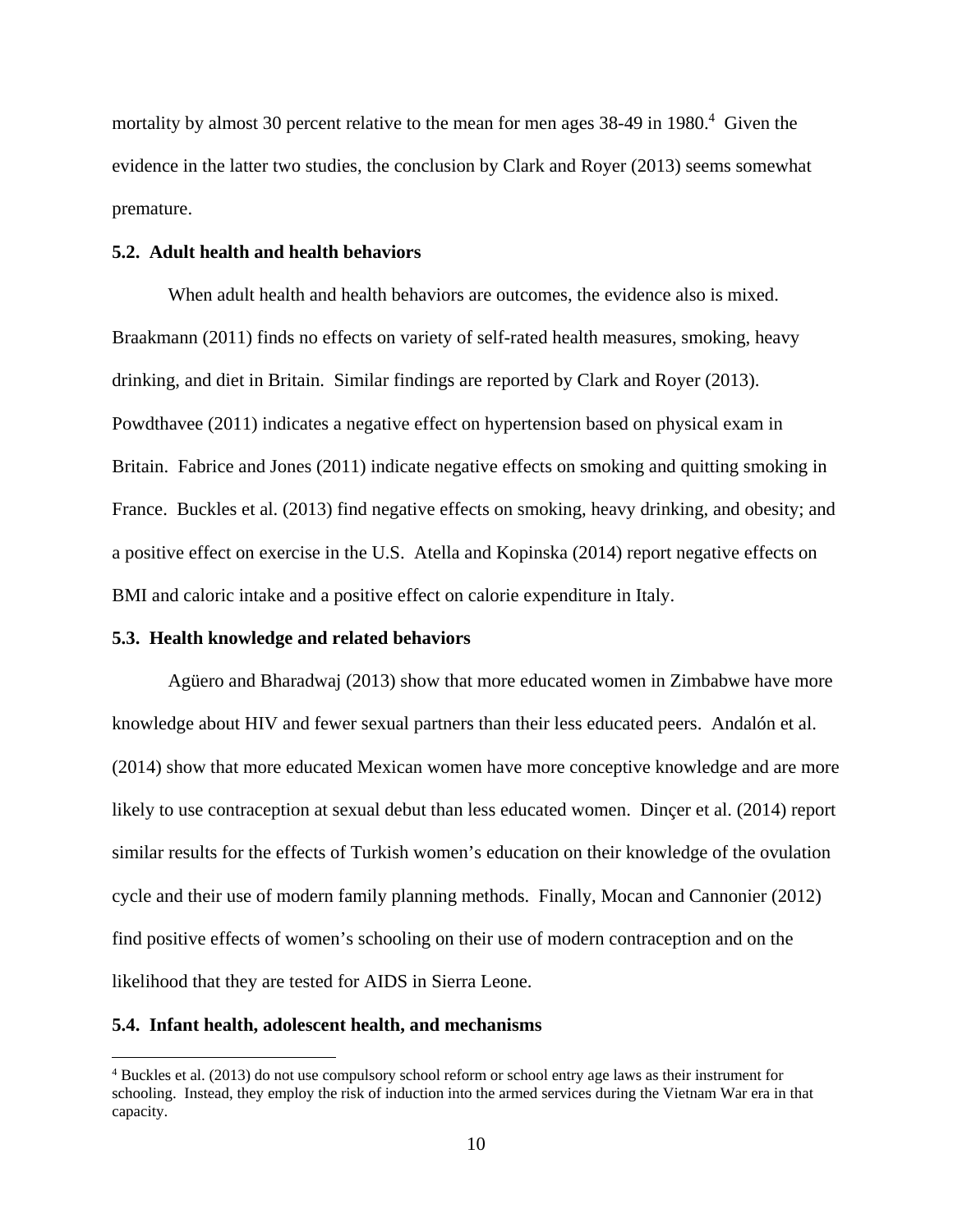McCrary and Royer (2011) fail to uncover effects of mother's schooling on low birthweight, infant mortality, maternal smoking and alcohol use during pregnancy, and prenatal care use for pregnant women in California and Texas. Chou et al. (2010) uncover negative effects of mother's schooling on low birthweight, neonatal mortality, postneonatal mortality, and infant mortality in Taiwan. An increase in schooling associated with compulsory school reform saved almost 1 infant life in 1,000 live births in that country. Lundborg et al. (2014) show that an increase mother's schooling has positive effects on their sons' physical health and height in Swedish military enlistment register data. Dinçer et al. (2014) find positive effects of mother's schooling on age at first marriage and at first birth, a negative effect on number of pregnancies, and weak evidence of negative effect on infant mortality in Turkey.

#### **6. Discussion**

There is enough conflicting evidence in the studies that I have reviewed to warrant more research on the question of whether more schooling does in fact cause better health outcomes. Future research in this area will be especially helpful if it confronts and tries to address the following issues:

 School entry ages used by McCrary and Royer (2011) and others as instrument may not be exogenous because parents can hold their children back or petition to have them start early. Shigeoka (2014) finds almost 2,000 births per year shifted from a week before to a week after the school entry cutoff date in Japan.

 Why do the results of instrumental variables studies vary so much? Is it because they instruments used in different studies may affect different groups, so that local average treatment effects, rather than average treatment effects, are being obtained?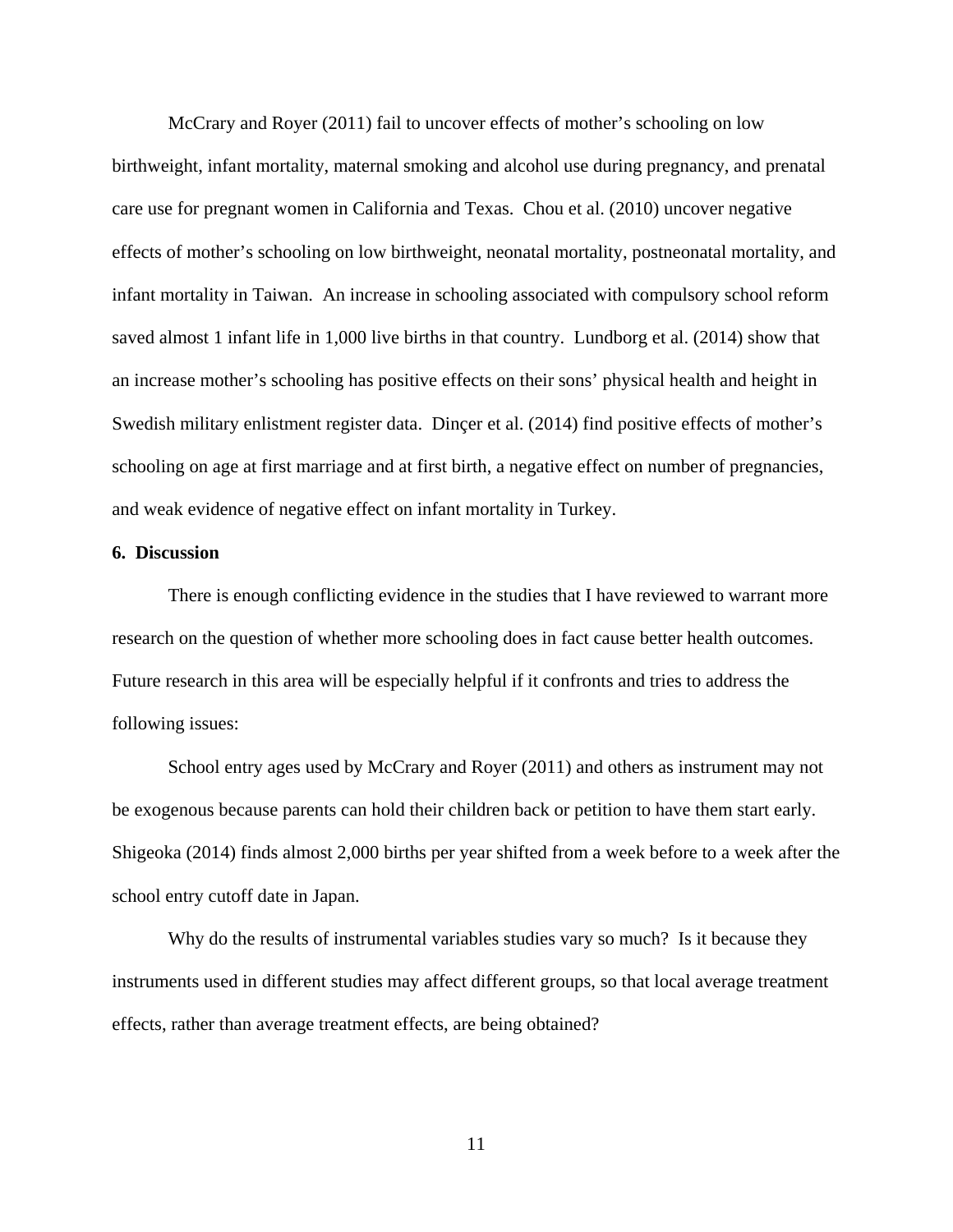Twin studies typically have small sample sizes. Differences in schooling between identical twins may be small. Why do identical twins obtain different amounts of schooling?

 Some instrumental variables studies find that ordinary least squares estimates are consistent. Some do not test this. Schooling is endogenous, but is it possible that recursive model with uncorrelated errors is correct? That is, to what extent do third variables influence schooling but have no impact on health with schooling held constant?

 Studies I discussed focus on years of schooling completed; what about the quality of schooling? There is some work in this area (for example, Frisvold and Golberstein, 2011), but much more could be done.

 What are the mechanisms via which schooling influences health and health behaviors? Does it provide specific health information or general knowledge that leads to better health behaviors and improved health outcomes? Alternatively, is more schooling a vehicle in the construction of a future orientation, one that is required to make decisions today that will have favorable consequences for many years to come?

#### **References**

- Agüero, J. M., and Bharadwaj, P. (2013). Do the More Educated Know More About Health? Evidence from Schooling and HIV Knowledge in Zimbabwe. Working Paper, University of California at Riverside.
- Amin, V., and Behrman, J. R. (2014). Do More-Schooled Women Have Fewer Children and Delay Childbearing? Evidence from a Sample of US Twins. *Journal of Population Research*, 27(1), 1-31.
- Amin, V., Behrman, J. R. and Spector, T. D. (2013). Does More Schooling Improve Health Outcomes and Health Related Behaviors? Evidence from U.K. Twins. *Economics of*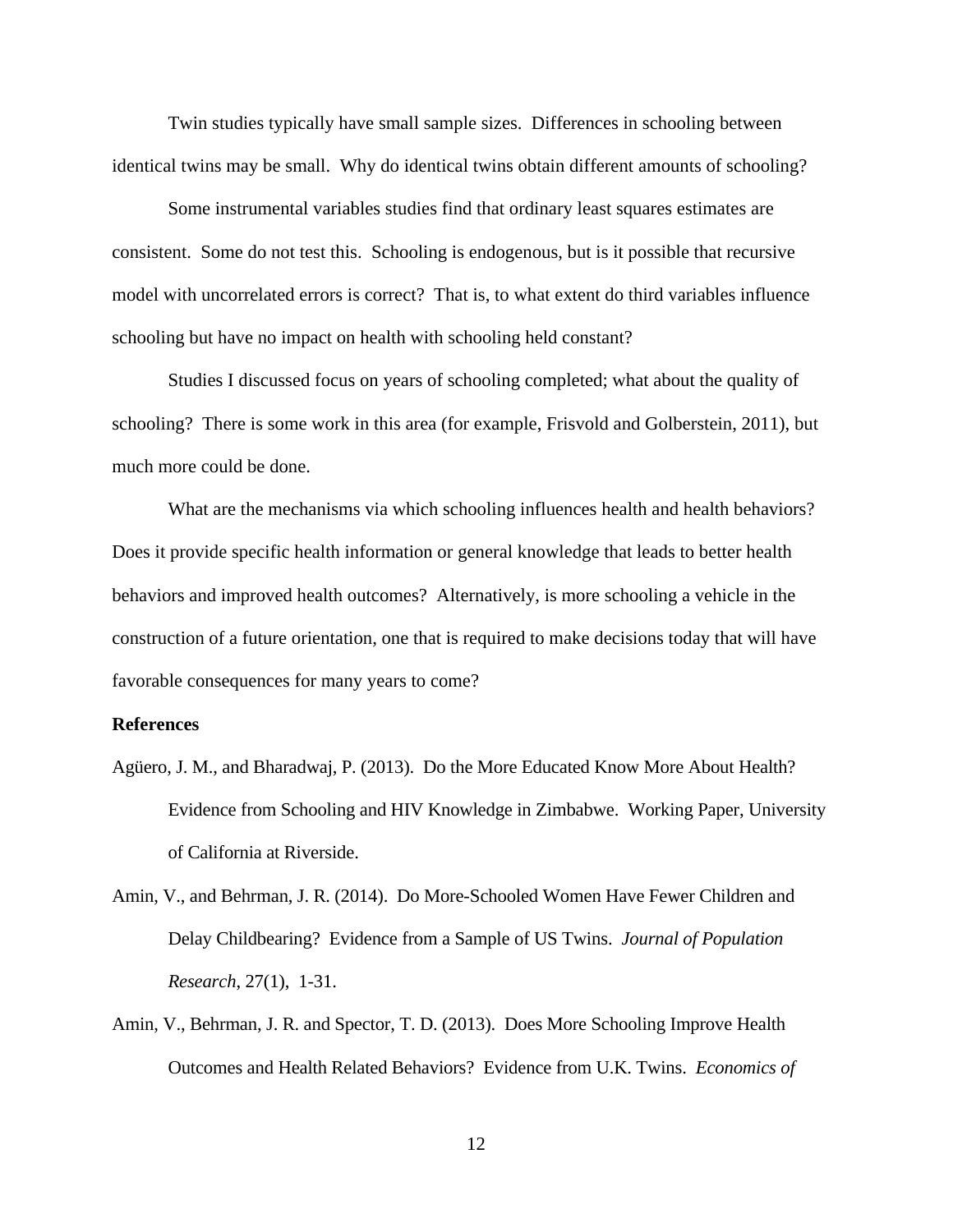*Education Review*, 35, 134-148.

- Amin, V., Lundborg, P. and Rooth, D-O. (2011). Mothers Do Matter: New Evidence on the Effect of Parents' Schooling on Children's Schooling Using Swedish Twin Data. IZA Discussion Paper No. 5946.
- Andalón, M., Williams, J. and Grossman, M. (2014). Empowering Women: The Effect of Schooling on Young Women's Knowledge and use of Contraception. National Bureau of Economic Research Working Paper 19961.
- Atella, V. and Kopinska, J. (2014). Body Weight, Eating Patterns, and Physical Activity: The Role of Education. *Demography*, 51(4), 1225-1249.
- Behrman, J. R., Koher, H., Jensen, V. M., Pedersen, D., Petersen, I., Bingley, P. and Christensen, K. (2011). Does More Schooling Reduce Hospitalization and Delay Mortality? New Evidence Based on Danish Twins. *Demography*, 48(4), 1347-1375.
- Braakmann, N. (2011). The Causal Relationship between Education, Health and Health-related Behaviour: Evidence from a Natural Experiment in England. *Journal of Health Economics*, 30(4), 753-763.
- Buckles, K., Hagemann, A., Malamud, O., Morrill, M. S. and Wozniak, A. K. (2013). The Effect of College Education on Health. National Bureau of Economic Research Working Paper 19222.
- Carneiro, P., Meghir, C. and Parey, M. (2013). Maternal Education, Home Environments, and the Development of Children and Adolescents. *Journal of the European Economic Association* 11(S1), 123-160.
- Chou, S-Yi, Liu, J-T., Grossman, M. and Joyce, T. (2010). Parental Education and Child Health: Evidence from a Natural Experiment in Taiwan. *American Economic Journal: Applied*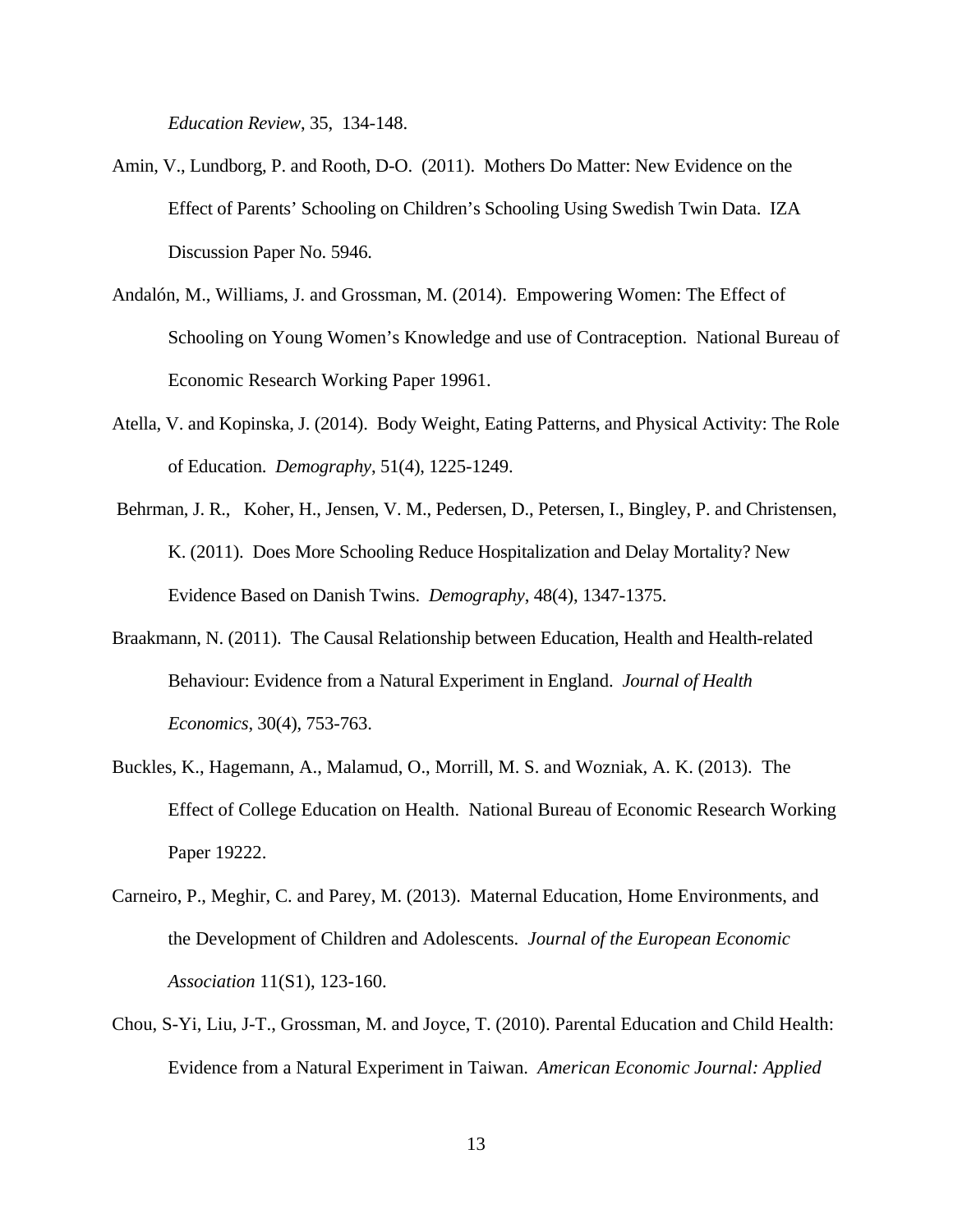*Economics*, 2(1), 33-61.

- Clark, D. and Heather, R. (2013). The Effect of Education on Adult Mortality: Evidence from Britain. *American Economic Review*, 106(6), 2087-2120.
- Conti, G. and Hansman, C. (2013). Personality and the Education-Health Gradient: A Note on "Understanding Differences in Health Behaviors by Education." *Journal of Health Economics*, 32(2), 480-485.
- Conti, G. and Heckman, J. J. (2010). Understanding the Early Origins of the Education-Health Gradient: A Framework That Can Also Be Applied to Analyze Gene-Environment Interactions. *Perspectives on Psychological Science*, 5(5), 585-605.
- Conti, G., Heckman, J. J. and Urzua, S. (2010). The Education-Health Gradient. *American Economic Review*, 100(2), 234-238.
- Cowan, B. (2011). Forward-Thinking Teens: The Effects of College Costs on Adolescent Risky Behavior. *Economics of Education Review*, 30(5), 813-825.
- Cunha, F., Heckman, J. J. and Schennach, S. M. (2010). Estimating the Technology of Cognitive and Noncognitive Skill Formation. *Econometrica*, 78(3), 883-931.
- Dinçer, M. A., Kaushal, N. and Grossman, M. (2014). Women's Education: Harbinger of Another Spring? Results from a Natural Experiment in Turkey. *World Development*, 64(December), 243-258.
- De Walque, D. (2010). Education, Information, and Smoking Decisions: Evidence from Smoking Histories, 1940-2000. *Journal of Human Resources*, 45(3), 682-717.
- Fabrice, E. and Jones, A. M. (2011). Schooling and Smoking among the Baby Boomers-An Evaluation of Education Expansion in France. *Journal of Health Economics*, 30(4), 811- 831.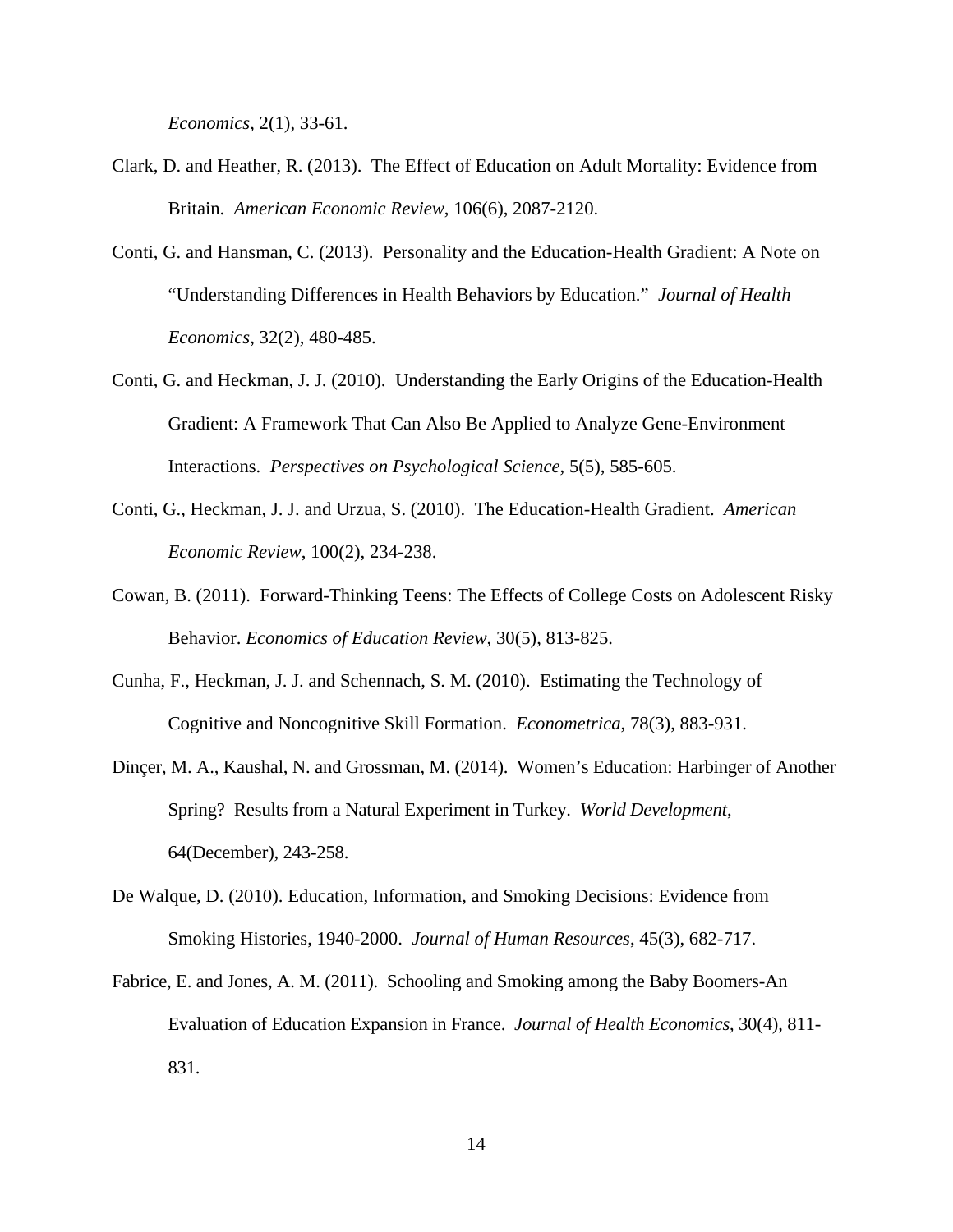- Frisvold, D. and Golberstein, E. (2011). School Quality and the Education-Health Relationship: Evidence from Blacks in Segregated Schools. *Journal of Health Economics*, 30(6), 1232-1245.
- Fuchs, V R. (1982). Time Preference and Health: An Exploratory Study. In V. Fuchs (Ed.), *Economic Aspects of Health* (pp. 93-120). Chicago: University of Chicago Press.
- Grossman, M. (1972a). On the Concept of Health Capital and the Demand for Health." *Journal of Political Economy*, 80(2), (March/April), 223-255.
- Grossman, M. (1972b). *The Demand for Health: A Theoretical and Empirical Investigation*. New York: Columbia University Press for the National Bureau of Economic Research.
- Grossman, M. (2006). "Education and Nonmarket Outcomes." In E. Hanushek and F. Welch (Eds.), *Handbook of the Economics of Education,* Volume 1 (pp. 577-633). Amsterdam: North-Holland, Elsevier Science.
- Grossman, M. (2000). The Human Capital Model. In A. J. Culyer and J. P. Newhouse (Eds.), *Handbook of Health Economics*, Volume 1A (pp. 347-408). . Amsterdam: North-Holland, Elsevier Science.
- Jensen, R. and Lleras-Muney, A. (2012). Does Staying in School (and not Working) Prevent Teen Smoking and Drinking? *Journal of Health Economics* 31(4), 644-657.
- Jürges, H., Reinhold, S. and Salm, M. (2011). Does Schooling Affect Health Behavior? Evidence from the Educational Expansion in Western Germany. *Economics of Education Review* 30(5), 862-872.
- Kaestner, R. and Callison, K. (2011). Adolescent Cognitive and Noncognitive Correlates of Adult Health. *Journal of Human Capital*, 5(1), 29-69.

Kemptner, D., Hendrik, J. and Reinhold, S. (2011). Changes in Compulsory Schooling and the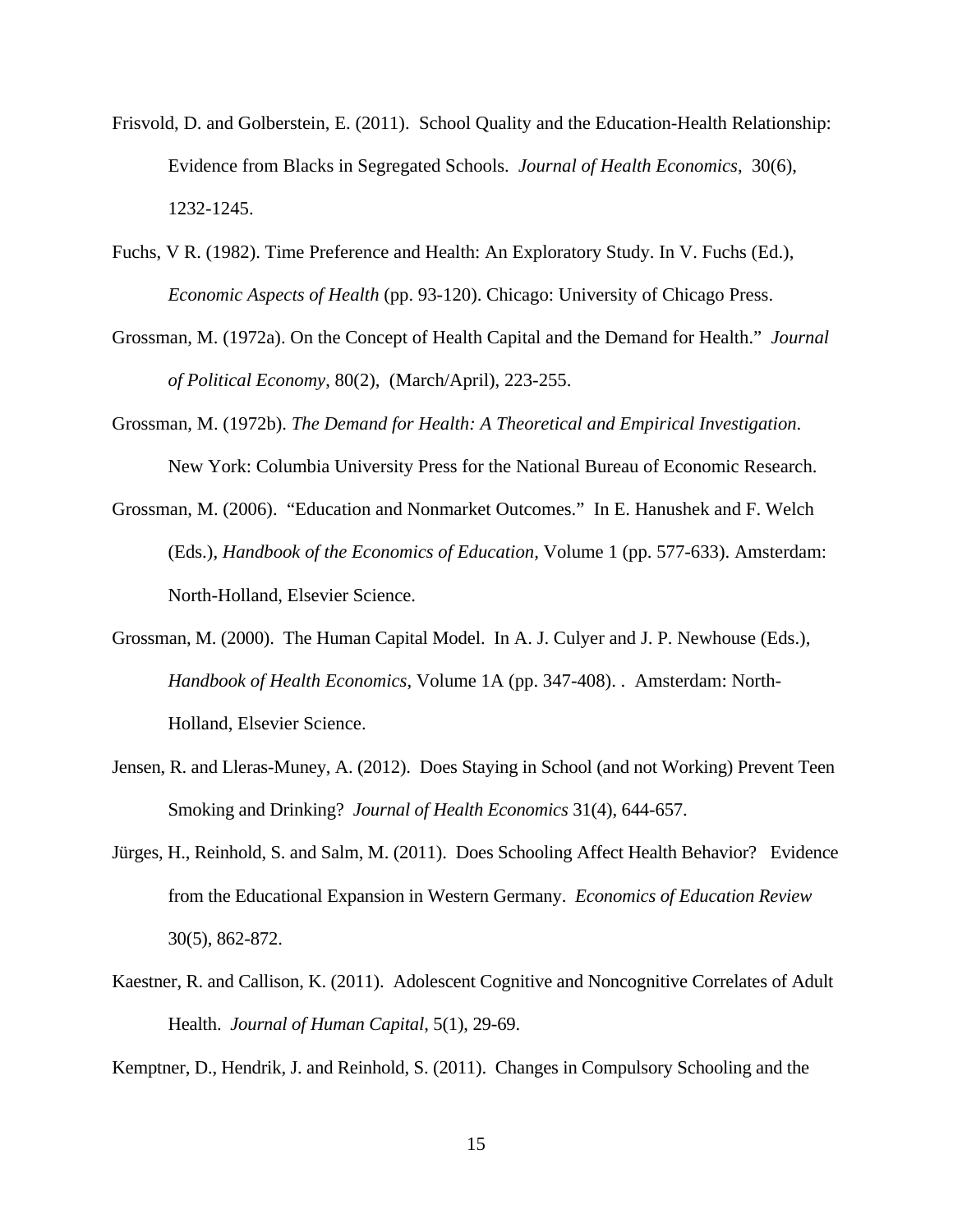Causal Effect of Education on Health: Evidence from Germany. *Journal of Health Economics*, 30(2), 340-354.

- Kolata, G. (2007). A Surprising Secret to Long Life: Stay in School. *New York Times*, January 3, 1.
- Lundborg, P. (2013). The Health Returns to Schooling-What Can We Learn from Twins? *Journal of Population Economics*, 26(2), 673-701.
- Lundborg, P. Lyttkens, C. H. and Nystedt, P. (2012a). Human Capital and Longevity: Evidence from 50,000 Twins. Working Paper 12/19, Health Econometrics and Data Group, The University of York.
- Lundborg, P., Nilsson, A. and Rooth, D-O. (2014). Parental Education and Offspring Outcomes: Evidence from the Swedish Compulsory School Reform. *American Economic Journal: Applied Economics*, 6(1), 253-278.
- Lundborg, P., Nordin, M. and Rooth, D-O. (2012b). The Intergenerational Transmission of Human Capital: The Role of Skills and Health. Working Paper 2012:22, Department of Economics, School of Economics and Management, Lund University.
- Madsen, M., Andersen, A-M. N., Christensen, Andersen, P. K. and Osler, M. (2010). Does Educational Status Impact Adult Mortality in Denmark? A Twin Approach. *American Journal of Epidemiology*, 172(2), 225-234.
- McCrary, J. and Royer, H. (2011). The Effect of Female Education on Fertility and Infant Health: Evidence from School Entry Policies Using Exact Date of Birth. *American Economic Review*, 101(1), 158-195.
- Meara, E., Richards, S. and Cutler, D. (2008). The Gap Gets Bigger: Changes in Mortality and Life Expectancy by Education, 1980-2001. *Health Affairs*, 27(2), 350-360.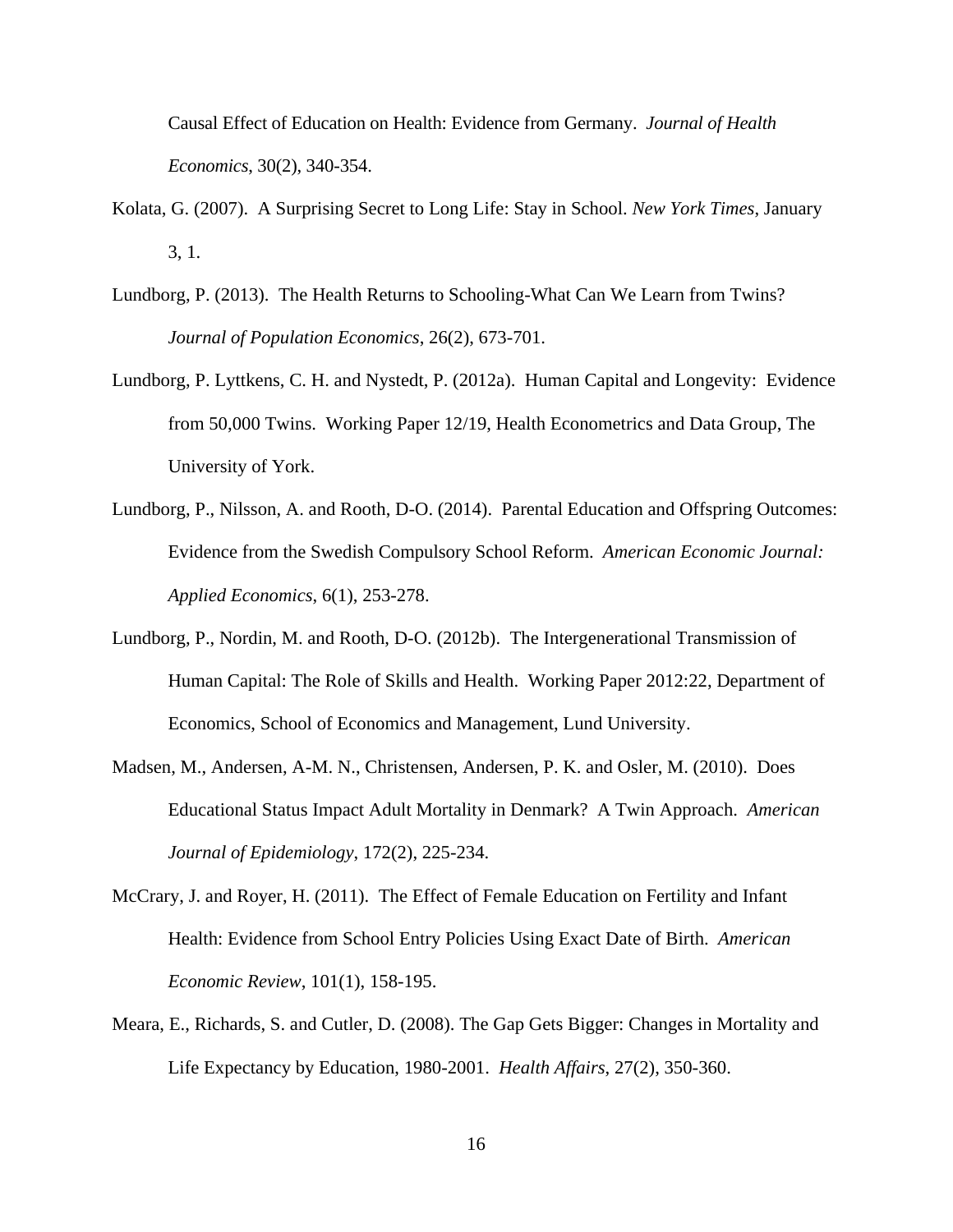- Meghir, C., Palme, M. and Simeonova, E. (2012). Education, Health and Mortality: Evidence from a Social Experiment. National Bureau of Economic Research Working Paper 17932.
- Mocan, N. H. and Cannonier, C. (2012). Empowering Women Through Education: Evidence from Sierra Leone. National Bureau of Economic Research Working Paper 18016.
- Powdthavee, N. (2010). Does Education Reduce the Risk of Hypertension? Estimating the Biomarker Effect of Compulsory Schooling in England. *Journal of Human Capital*, 4(2), 173-202.
- Savelyev, P. A. (2014). Psychological Skills, Education, and Longevity of High-Ability Individuals. Working Paper, Department of Economics, Vanderbilt University.
- Savelyev, P. A. and Tan, K. T. K. (2014). Personality, Education, and Health-Related Outcomes of High-Ability Individuals. Presented at the Fifth Biennial Conference of the American Society of Health Economists.
- Shigeoka, H. (2014). School Entry Cutoff Date and the Time of Births. Presented at the 2014 Allied Social Sciences Association Meeting.
- Van den Berg, G., Janys, L. and Christensen, K. (2012). The Causal Effect of Education on Mortality. Working Paper, Department of Economics, University of Mannheim.
- Van der Pol, M. (2011). Health, Education and Time Preference. *Health Economics*, 20(8), 917- 929.
- Van Kippersluis, H., O'Donnell, O. and van Doorslaer, E**. (**2011). Long Run Returns to Education: Does Schooling Lead to an Extended Old Age? *Journal of Human Resources*, 46(4), 695-721.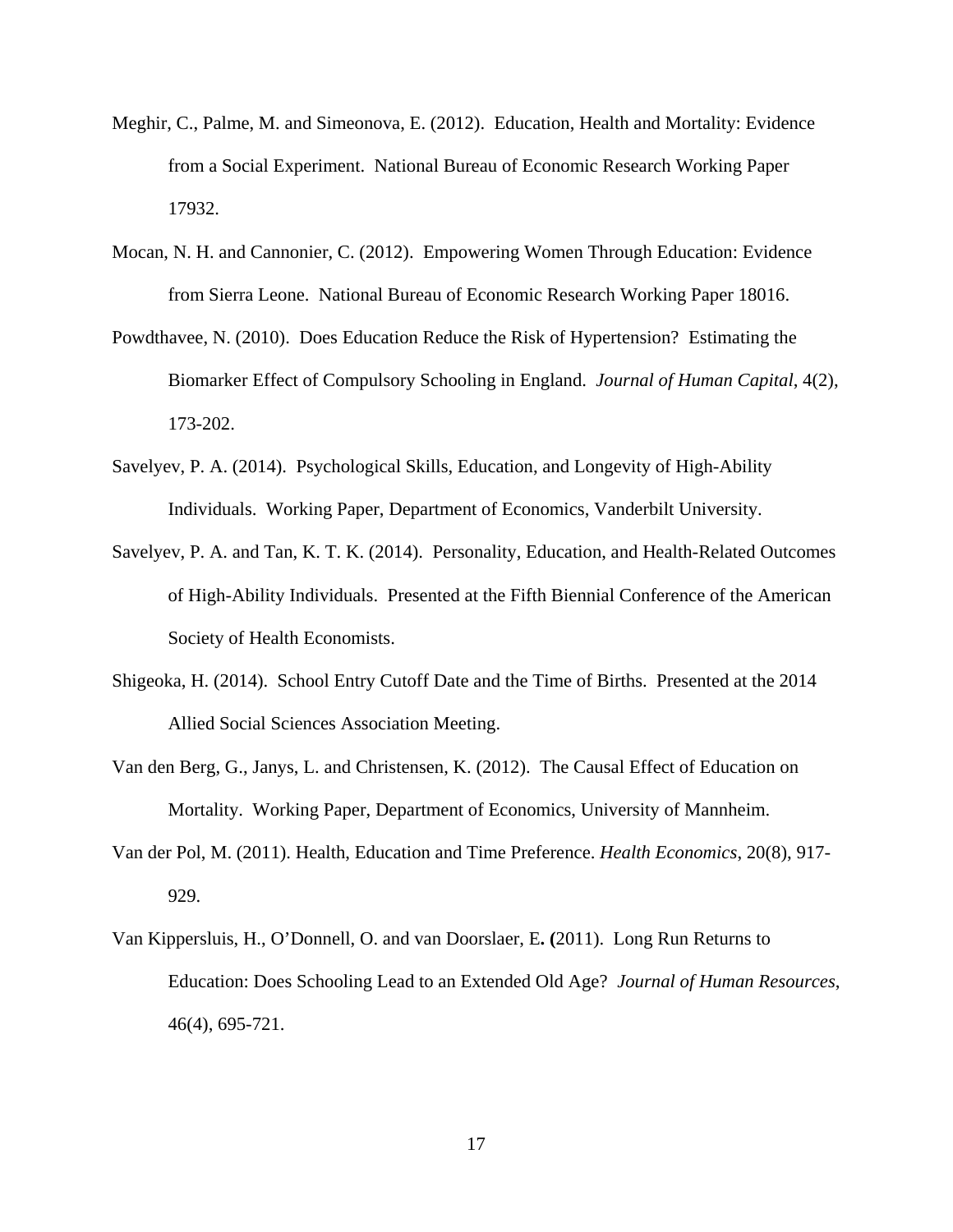Webbink, D., Martin, N. G. and Visscher, P. M. (2010). Does Education Reduce the Probability of Being Overweight? *Journal of Health Economics*, 29(1), 29-38.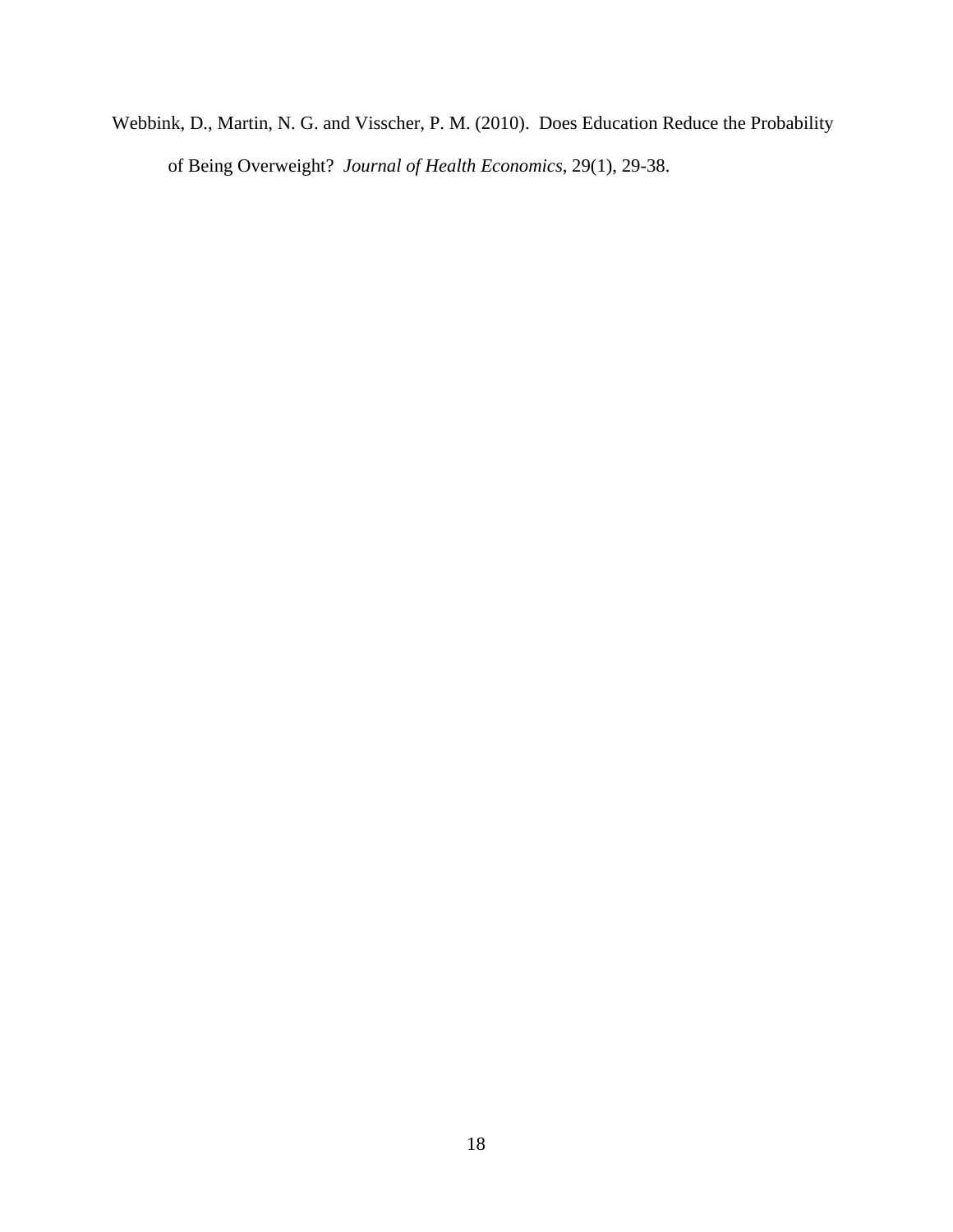#### Table 1

| Year                                        | <b>Infant Mortality Rate</b><br>(Deaths per 1,000 live<br>births) | Age-Adjusted Mortality<br>Rate (Deaths per 100,000<br>population based on year<br>2000 standard population) | <b>College Graduates</b><br>(Percentage of persons aged 25 and<br>older who completed four years of<br>college or more) |
|---------------------------------------------|-------------------------------------------------------------------|-------------------------------------------------------------------------------------------------------------|-------------------------------------------------------------------------------------------------------------------------|
| 1910                                        | 131.8                                                             | 2,317.2                                                                                                     | 2.7                                                                                                                     |
| 1920                                        | 92.2                                                              | 2,147.1                                                                                                     | 3.3                                                                                                                     |
| 1930                                        | 69.0                                                              | 1,943.8                                                                                                     | 3.9                                                                                                                     |
| 1940                                        | 54.9                                                              | 1,785.0                                                                                                     | 4.6                                                                                                                     |
| 1950                                        | 33.0                                                              | 1,446.0                                                                                                     | 6.2                                                                                                                     |
| 1960                                        | 27.0                                                              | 1,339.2                                                                                                     | 7.7                                                                                                                     |
| 1970                                        | 21.4                                                              | 1,222.6                                                                                                     | 11.0                                                                                                                    |
| 1980                                        | 12.9                                                              | 1.039.1                                                                                                     | 17.0                                                                                                                    |
| 1990                                        | 9.7                                                               | 938.7                                                                                                       | 20.3                                                                                                                    |
| 2000                                        | 7.4                                                               | 869.0                                                                                                       | 25.6                                                                                                                    |
| Total Change,<br>$1910 - 2000$ <sup>a</sup> | 124.4                                                             | 1,448.2                                                                                                     | 22.9                                                                                                                    |

Infant Mortality Rate, Age-Adjusted Mortality Rate, and Educational Attainment, United States, Selected Years, 1910-2000

Sources: Infant and age-adjusted death rates taken from U.S. Department of Health and Human Services, Centers for Disease Control and Prevention, National Center for Health Statistics

(www.cdc.gov/nchs/datawh/statab/unpubd/mortabs/hist290.htm for infant mortality and www.cdc.gov/nchs/datawh/statab/unpubd/mortabs/hist293.htm for age-adjusted mortality). College graduates taken from U.S. Department of Commerce, Bureau of the Census, Statistical Abstract of the United States: 2004-2005, Mini Historical Statistics (www.census.gov/statab/www/minihs.html).

a Absolute value.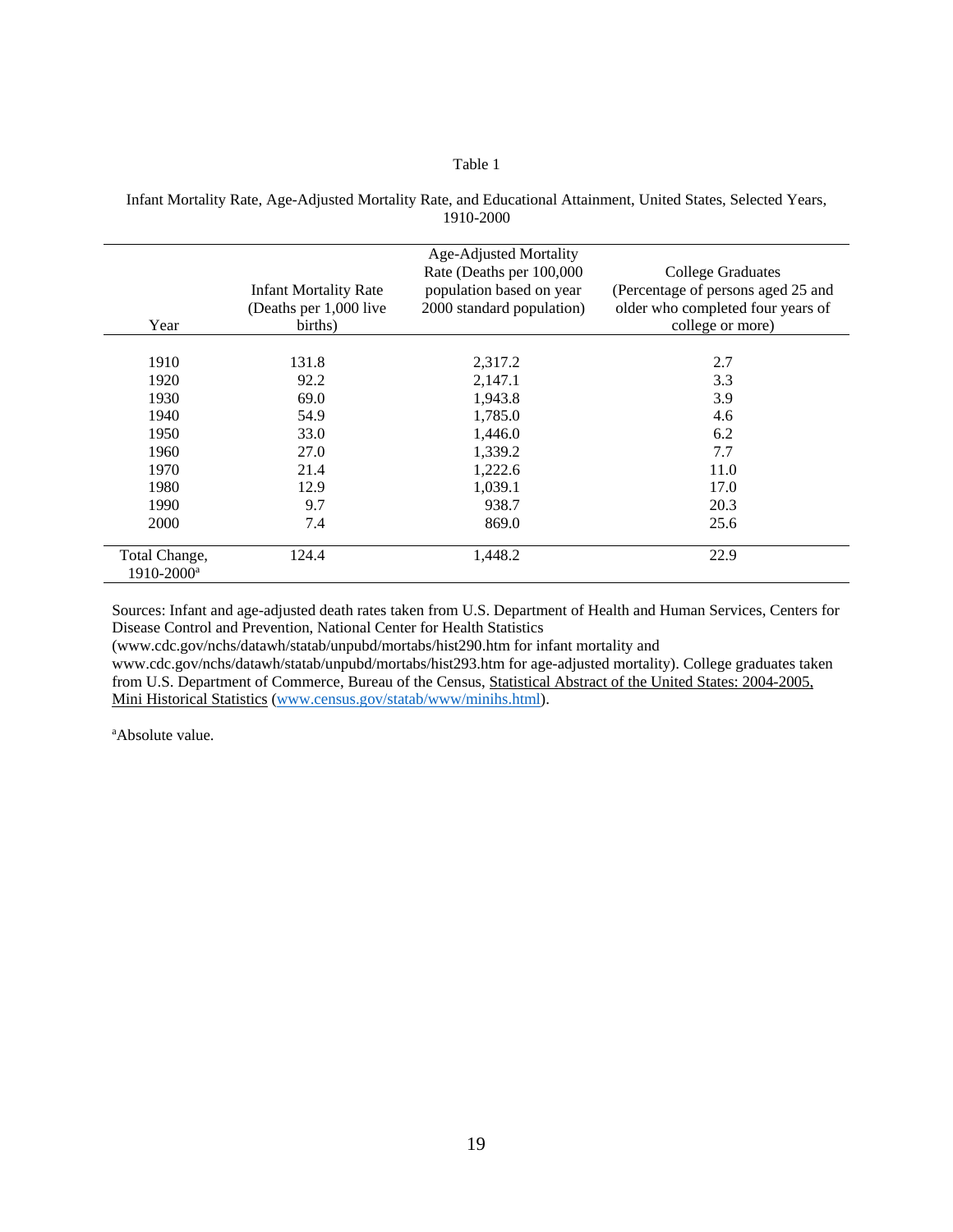#### Table 2

# Infant and Age-Adjusted Mortality Regressions<sup>a</sup>

|                                               |                              | <b>Age-Adjusted Mortality</b> |
|-----------------------------------------------|------------------------------|-------------------------------|
|                                               | <b>Infant Mortality Rate</b> | Rate                          |
|                                               |                              |                               |
| Percentage with four years of college or more | $-1.617$                     | $-28.950$                     |
|                                               | $(-5.06)$                    | $(-3.96)$                     |
| $\mathbb{R}^2$                                | 0.996                        | 0.990                         |
| F-statistic                                   | 2,814.71                     | 1,078.82                      |

a Each regression contains an intercept and a cubic time trend. t-statistics are given in parentheses. The sample size is 50 in the first regression and 49 in the second regression. See text for more details.